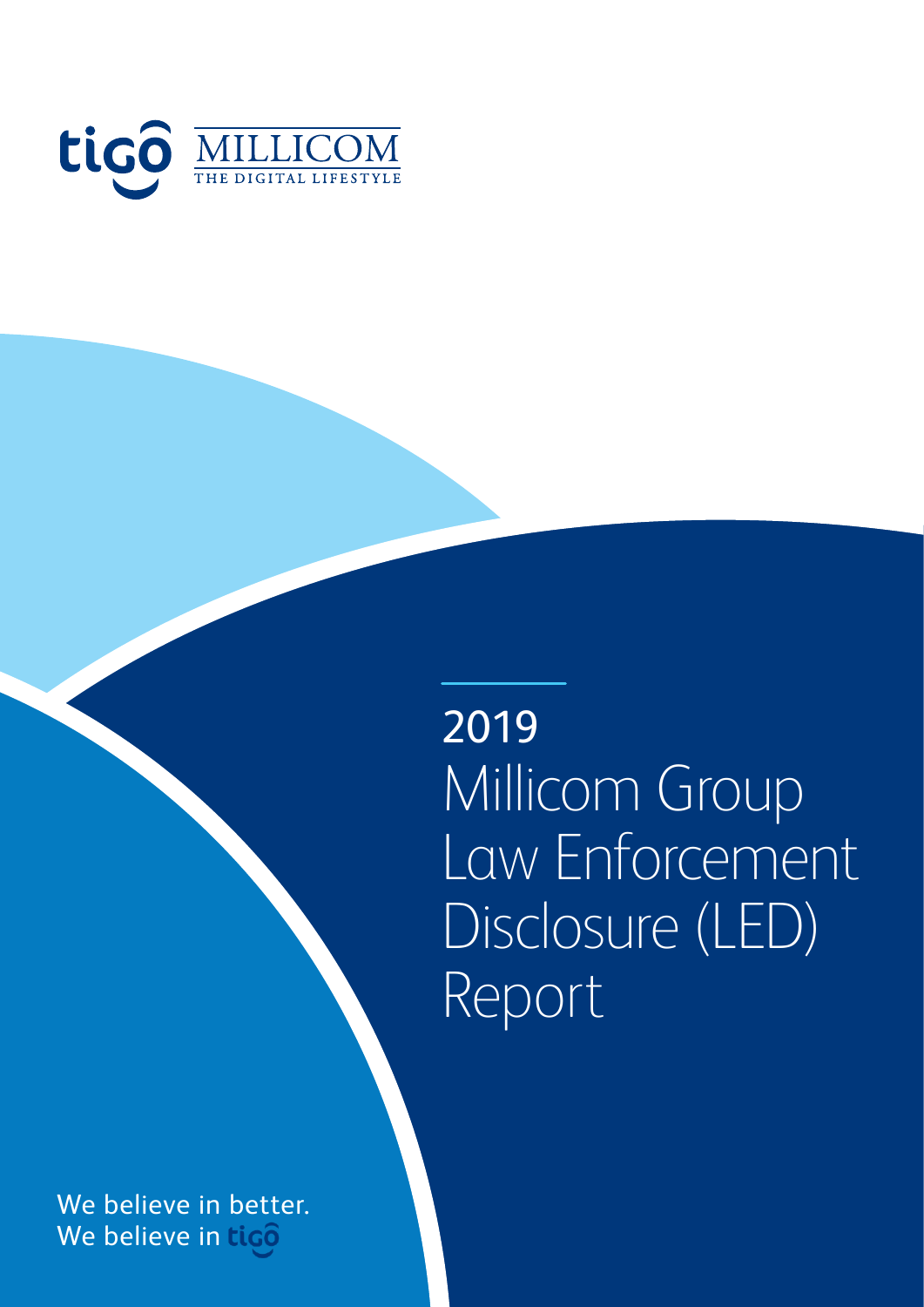# What's inside this report...

# **Contents**

| $\mathbf{1}$ . | Introduction                                                              | 1  |
|----------------|---------------------------------------------------------------------------|----|
| 2.             | <b>Reporting at Millicom</b>                                              | З  |
| 3.             | Our governance and engagement                                             | 5  |
| 4.             | <b>GNI Assessment</b>                                                     | 8  |
| 5.             | <b>South America</b>                                                      | 10 |
| α.             | Overview                                                                  | 10 |
| b.             | Legal frameworks                                                          | 10 |
| C.             | Law enforcement requests in 2019                                          | 11 |
| 6.             | <b>Central America</b>                                                    | 12 |
| α.             | Overview                                                                  | 12 |
| b.             | Legal frameworks                                                          | 12 |
| C.             | Law enforcement requests in 2019                                          | 13 |
| 7.             | Case study                                                                | 14 |
| 8.             | Major events in 2019                                                      | 15 |
| α.             | Shutdowns or restriction of services                                      | 16 |
| b.             | Proposals for significant changes in operational procedures or local laws | 17 |
| 9.             | Trends and priorities for 2020                                            | 18 |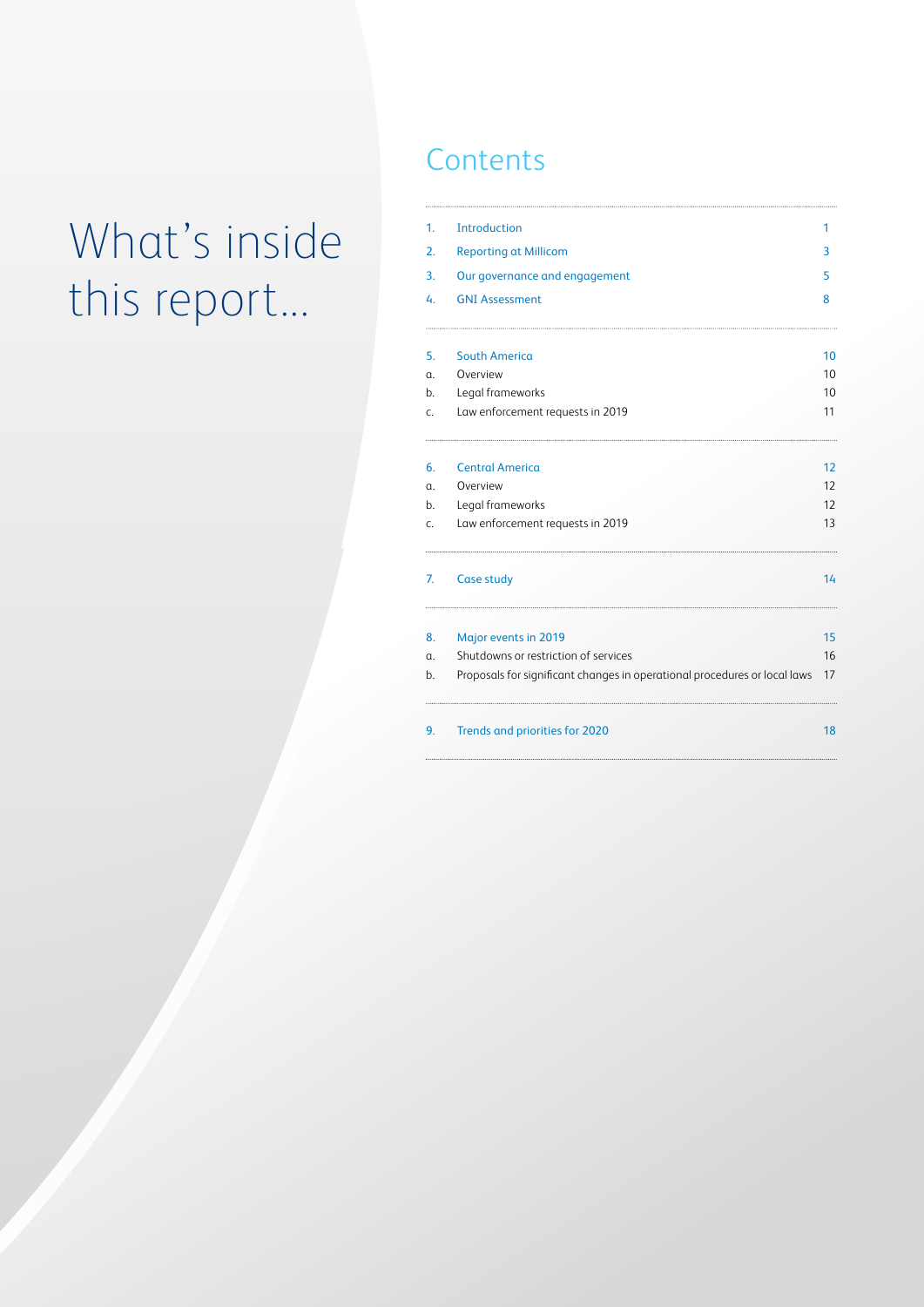# 1. Introduction

Millicom's 2019 Law Enforcement Disclosure (LED) report summarizes the extent and context of our interactions with law enforcement agencies and governments on issues that affect the privacy or freedom of expression (FoE) of our customers.

Privacy and FoE remain among the most material and relevant topics for companies that provide communications services. In recent years, several high-profile incidents have made these topics increasingly mainstream as people recognize the value of their personal data and privacy online.

Since 2015, Millicom has produced an annual Law Enforcement Disclosure (LED) report in line with our desire to be as transparent as possible with our customers in how we handle government requests for their data, the challenges we face from time to time in dealing with government requests and how we manage such challenges. In this report, we also set out our ongoing commitment and progress in the areas of privacy and FoE, how our operations may impact human rights more generally, and how we work independently and with others to minimize potential negative impacts. We issue this report in both English and Spanish given that our business focus is primarily in located in Latin America.

Our business success relies on customers' trust in us to respect their privacy and freedom of expression, which also goes hand-in-hand with our duty to respect local laws in the countries where we operate as well as international norms. In 2013, Millicom became a founding member of the Telecommunications Industry Dialogue (TID), a group of telecom operators focused on privacy and FoE issues. TID has since merged with the Global Network Initiative (GNI), which includes more than 60 member organizations such as technology companies, ethical investors, academics and human rights organizations. GNI members work together in two mutually supporting ways. The GNI Principles and Implementation Guidelines provide an evolving framework for responsible company decision making in support of freedom of expression and privacy rights. As company participation expands, the GNI Principles are taking root as global standard for human rights in the ICT sector. GNI company members also participate in an independent assessment to determine their progress in implementing the GNI Principles. In 2019, Millicom underwent its first ever GNI Assessment process, marking the first time that telecommunications companies have been assessed as part of the GNI. Details on our assessment experience are included in this report.

An ever-evolving technological landscape creates greater challenges for government and law enforcement authorities across the globe. Increasingly, governments around the world are grappling with how best to regulate hate speech, remove extremist content and prevent misinformation campaigns while also preserving free speech. The phenomenon of "fake news" or disinformation campaigns via social media which create tangible impacts on electoral events—is just one example of the challenges emanating from a data-centric society. Security agencies keep pushing governments to place greater public-safety obligations on technology firms. Conventional and established methods and procedures for requesting information related to criminal investigations are becoming outdated.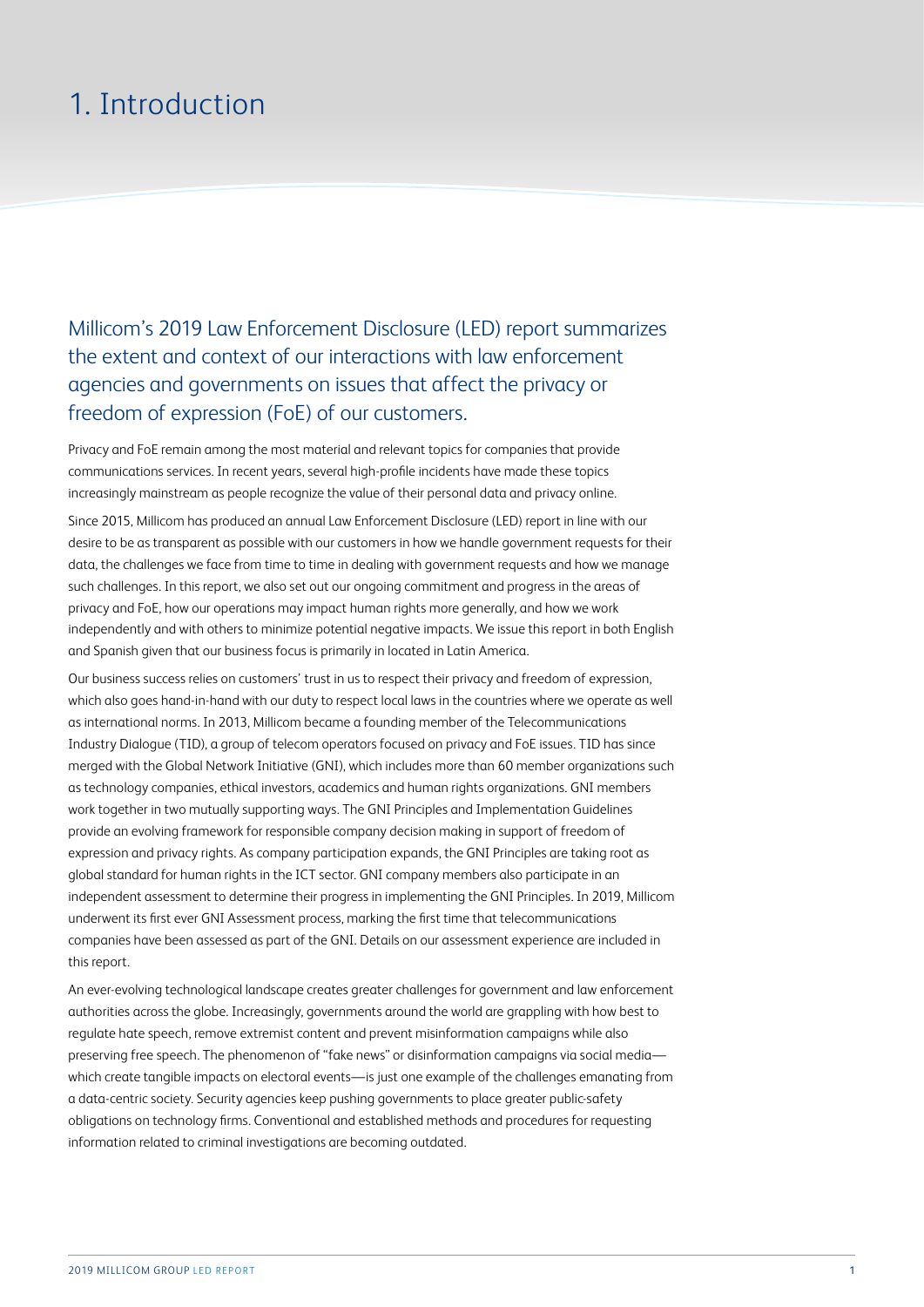Prominent technology companies are advocating to extend or replicate provisions of the EU's General Data Protection Regulation (GDPR) in other jurisdictions to ensure uniform privacy protection. In Latin America, similar proposals have appeared across the region in the past few years. As technology evolves at an unprecedented pace, we are reaching a critical moment for ensuring respect for human rights both offline and online.

We must balance our respect for customers' human rights with our duty to comply with local laws in the countries where we operate. These laws require us to disclose information about our customers to law enforcement agencies and other government authorities in connection with their legitimate duty to protect national security and public safety, or to prevent or investigate crimes including acts of terrorism. Whenever we face a legal government request for customer information, we seek to minimize the impact of that request on our customers' right to privacy and FoE. Moreover, when any conflict arises between a local law and the Universal Declaration of Human Rights or other international human rights standards, we strive to resolve that conflict in a way that respects people's right to privacy and FoE, as well as their fundamental right to access the Internet and communications services.

Luxembourg, February 2020

Rachel Samrén *Executive Vice President, Chief External Affairs Officer*

Salvador Escalón *Executive Vice President, General Counsel*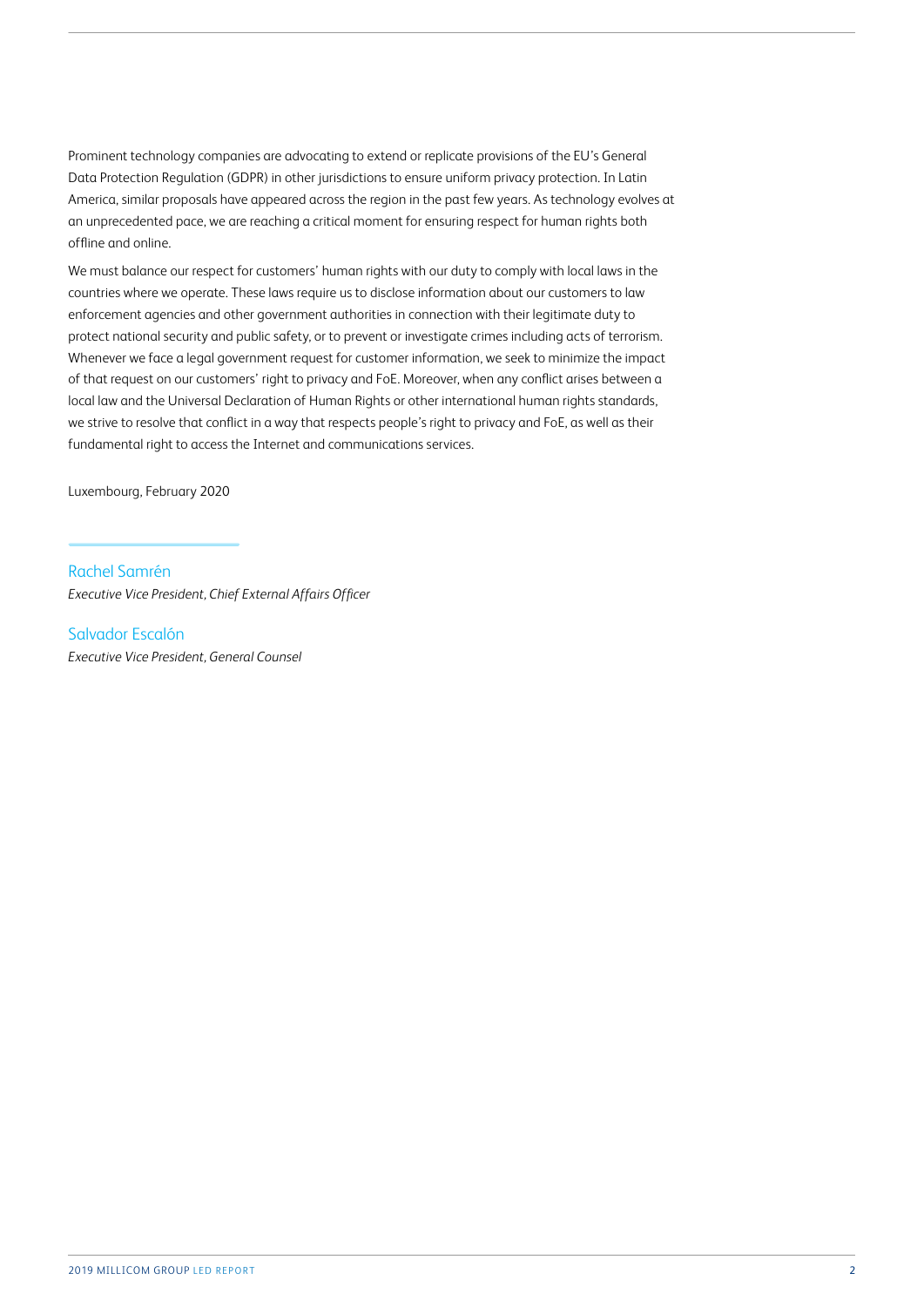# 2. Reporting at Millicom

Millicom is a leading provider of cable and mobile services dedicated to emerging markets. We operate under the Tigo brand in eight countries across Latin America and in Tanzania also. We also operate under the Cable Onda brand in Panama. Our company sets the pace in providing The Digital Lifestyle® to more than 50 million customers through our high-speed broadband and innovative services. Our purpose is to build the digital highways that connect people, improve lives and develop our communities. And our mission is to provide the fastest, most secure digital highways so that we become customers' first choice in all our markets. Millicom shares are listed on Nasdaq Stockholm in the form of Swedish Depository Receipts, and on the U.S. Nasdaq Stock Market since January 9, 2019.

We have published an annual LED report since 2015 for two key reasons:

- 1. To more transparently tell stakeholders how we deal with government requests, and
- 2. To more clearly explain the contexts in which telecommunications companies receive demands from governments and the considerations influencing decisions related to these situations.

As an operator focused solely on emerging markets, we strive to find the appropriate balance between providing high levels of transparency and protecting our staff and assets on the ground. In some markets where we operate, we are legally prohibited from disclosing law enforcement requests for assistance. In other instances, disclosure may place the safety of our staff and assets at risk. With this in mind, we subdivide our reporting into two regions—Central America and South America—to provide more granular and detailed information. Given our reduced presence in Africa, where we now only operate in Tanzania, this LED report only covers major events<sup>1</sup> in the Africa region overall, including major events related to our previous operations in Chad, which we sold to Maroc Telecom in July 2019.

We continually study and implement lessons learned from our industry peers and stakeholder engagement, predominantly through our association with the GNI and our interactions with government representatives. This report includes a section about our first-ever GNI Assessment completed in 2019.<sup>2</sup>

We hope this edition of our LED report will contribute to the constructive work among different stakeholder groups to better protect individuals' FoE and privacy.

#### **What we report**

We disclose the types and numbers of law enforcement requests we receive. More importantly, we also describe the overall context and trends reflected in the demands we receive. In specific and significant cases—what we call major events—the context serves to highlight practical challenges that we encounter in our interactions with law enforcement authorities.

We describe several of these major events and, whenever possible, disclose the countries in which they took place.

We disclose information about our internal policies, processes and controls that protect customers' privacy when we handle law enforcement requests. This report also describes how we seek to minimize unwarranted effects on our customers' freedom of expression and privacy.

Since the 2017 report, we have also included a specific country case study detailing the different types and sources of requests.

In addition, we include information about the various communications services we provide as well as the number of customers and our market position in each country. These details affect the number of requests we receive and should be considered when assessing the extent of government activities.

#### **What we do not report**

For the most part, this report describes our engagement in broad terms rather than detailing specific events. Law enforcement demands are sensitive in nature. In many cases, they relate to confidential court proceedings and to national security and emergency situations where human life is at risk.

Requests from law enforcement come with strict confidentiality requirements; often, we are prohibited by law from disclosing details about the requests we receive. Failure to comply with these requirements could lead to severe sanctions for our company and our local staff, including imprisonment.

Our ability to publicly discuss how we engage with law enforcement or other authorities when we receive requests, or the ways in which we challenge their approach, is limited. Doing so would affect our ability to engage with those authorities in the future and could, in some cases, put personnel at risk. Such limitations are a source of frustration at times, as they may lead to incorrect perceptions of inaction on our part.

Unlike some of our peers, we do not disclose the numbers of government requests by country. A major reason for not doing so is that certain countries prohibit such disclosure. Generally, the law is either unclear as to whether we can publish the numbers of requests received, or it explicitly prohibits publication.

We have conducted considerable internal risk analysis and debate about publishing country-specific numbers. We operate in some countries where publicly disclosing such numbers is likely to put the safety of our employees at risk. This is not necessarily a risk of action from the government; it could be from criminal entities whom the requests concern. In some countries, even beginning discussions with authorities

 $^{\rm 1}$  Major events include politically motivated requests for (but not limited to): shutdown of our network, service denial or restriction, targeted take-down or blocking of content, denial of access for specific individuals with the intent to limit freedom of expression, significant operational changes relating to surveillance techniques, significant changes to local laws relating to government powers of surveillance or data retention, or requests to send politically motivated messages to customers on behalf of the government.  $^2$  Prior to our 2017 LED report, we reported our progress based on the TID principles. We now report against the GNI principles, following the completion of our first GNI Assessment

process in 2019.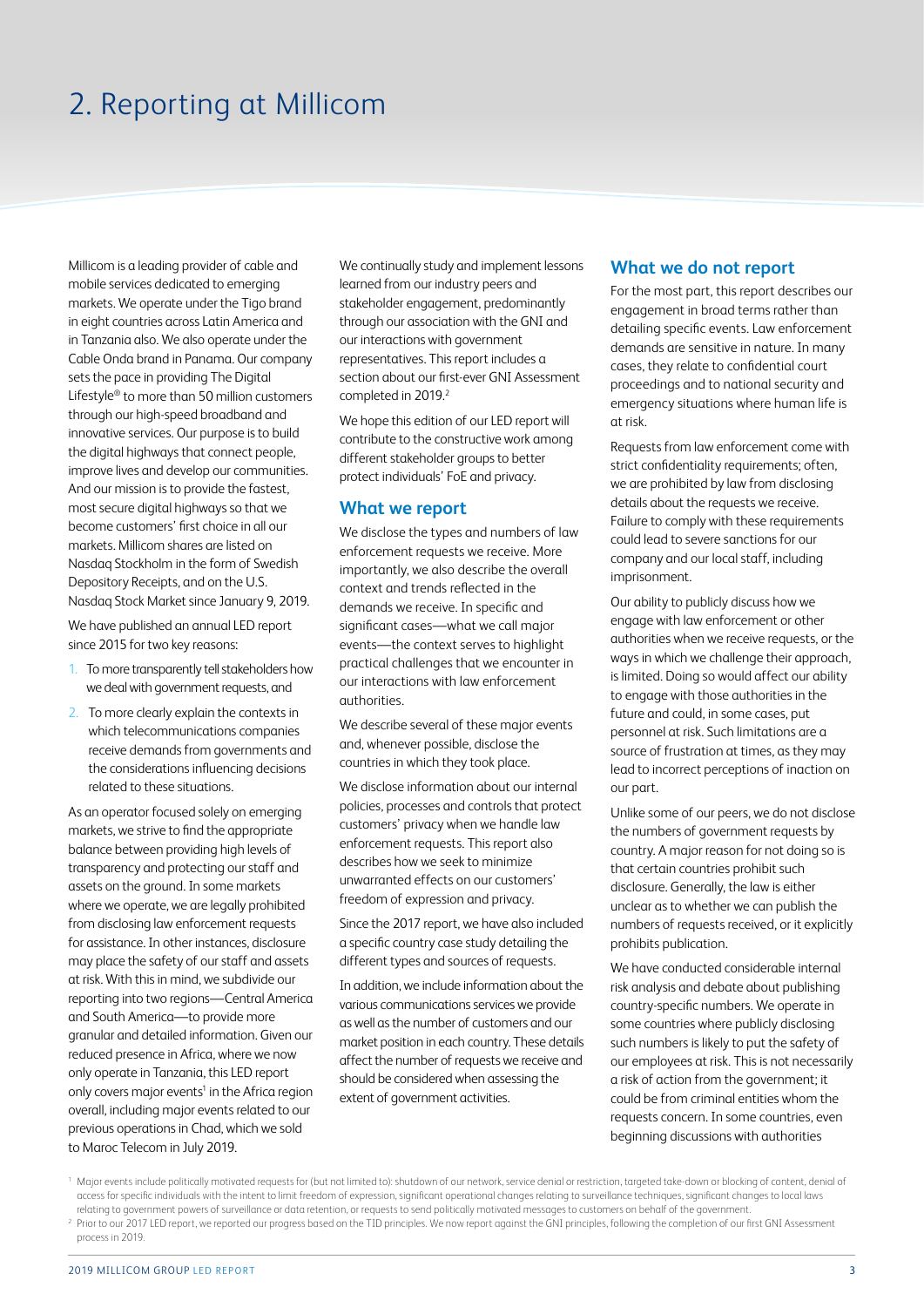# 2. Reporting at Millicom–continued

regarding disclosing numbers might, in our risk/benefit assessment, lead to negative outcomes for our operations and our ability to promote more rights-respecting practices.

For these reasons, we choose to aggregate numbers of requests at a regional level in this report. We split Latin America into Central and South America, which offers more granularity for the numbers.

We have worked with our former TID peers and with the law firm Hogan Lovells to create a [legal frameworks resource](http://www.millicom.com)  [https://globalnetworkinitiative.org/](https://globalnetworkinitiative.org/legalframeworks) [legalframeworks](https://globalnetworkinitiative.org/legalframeworks) that details the government surveillance powers in our markets. For this reason, we do not outline specific laws by country in this report.

#### **Definitions of requests**

The information, communications and technology (ICT) industry has no agreedupon definitions or classifications of law enforcement requests. Creating standard definitions is challenging given the multiple jurisdictions and business models in our wider sector. At Millicom, we classify law enforcement requests into three categories: interception, customer metadata, and customer financial data (related to the mobile money services or MFS services we provide). Some of our industry peers report in similar categories.

These three categories encompass the vast majority of requests we receive. We report all other requests outside of the definitions

below as major events. We do not report specifically on content take-down requests, as they are relatively rare in our markets, with the exception of legally mandated removal of access to child sexual abuse content in Colombia. However, we have seen increasing requests for take-down of online content in recent years, although this content often is not under our control and can only be taken down by the host content provider. We are also seeing various legislative proposals to mandate the removal of illegal content online. When applicable, we account for content takedown requests in the Major Events section of this report.

# **How we obtain the material we report**

We receive information on the number of law enforcement demands from the legal and regulatory departments in each of our local operations. As prescribed by our **Law Enforcement Assistance and Major Events Guidelines**, these departments receive all demands and review their legality before executing the demands. Our departments log each demand by date, type (see Table 1) and requesting authority. Once a request is legally justified, we provide the information to authorities or undertake the necessary actions.

Information about interception, metadata and mobile money-related requests is collected during our annual corporate responsibility reporting process through

Enablon, a dedicated tool into which local legal teams enter total amounts of requests as well as evidence for their aggregated numbers.

We report information related to major events according to an escalation mechanism defined in our **Law Enforcement Assistance and Major Events Guidelines.**

The Global External Affairs team maintains a log of information about all major events, which are reviewed in our cross-functional LED Committee comprised of senior staff from the External Affairs, Legal, Security and Compliance functions. ERM Certification and Verification Services (ERM CVS) has assessed Millicom's numerical information related to law enforcement demands as part of our corporate responsibility reporting limited assurance process, as disclosed in our Annual Report on pages 57.

#### **Feedback**

We are keen to hear from, or work with, anyone seeking to promote open access and transparent and accountable processes for surveillance and security. We also welcome feedback on this report or on privacy and FoE issues in general. Please contact CR@millicom.com or find our full contact details at [www.millicom.com](http://www.millicom.com).

#### Table 1 **Request categories**

| Interception                           | Interception of voice, SMS, fax and data traffic (lawful<br>interception) in real time; i.e., live surveillance.                                                                                                                                 |
|----------------------------------------|--------------------------------------------------------------------------------------------------------------------------------------------------------------------------------------------------------------------------------------------------|
| Customer metadata                      | Metadata such as call data records, IP addresses, SMS, email<br>traffic, Internet traffic information, documents from Cloud<br>services, and requests for location information (physical/base<br>station or GPS).                                |
| Mobile money services-<br>related data | Information related to our mobile financial services (MFS).<br>such as transaction data, confirmation that an individual is a<br>mobile money customer, and other account activity. These<br>requests do not always relate to a financial crime. |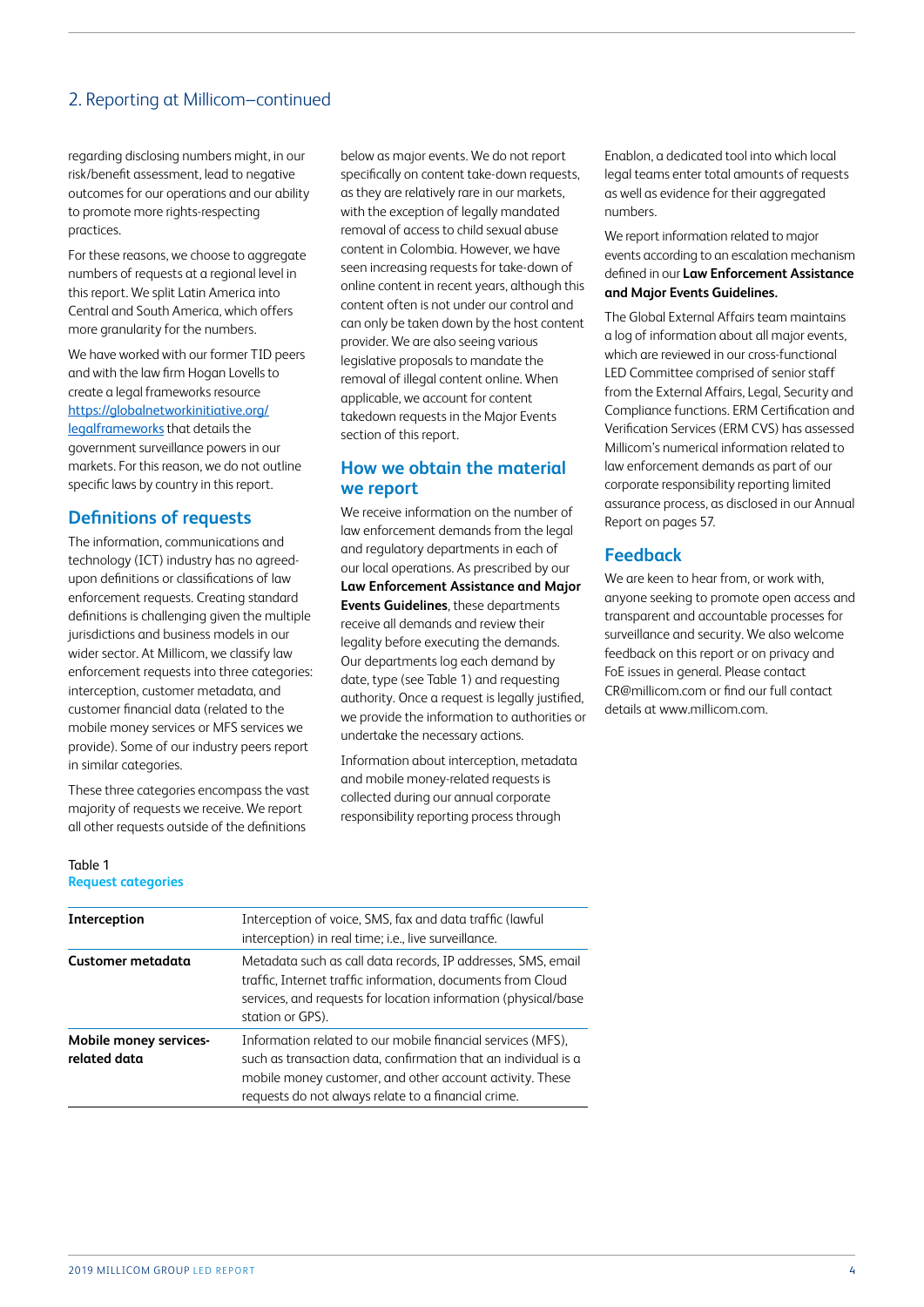We have long recognized the need to engage civil society, NGOs, investors, customers, academia and subject-matter experts on privacy and FoE to enhance our understanding of human-rights risks related to our operations, and enact processes to manage those risks.

Our actions to minimize risks where possible include introducing and updating Millicom guidelines, adding controls, and improving the readiness of local and global teams to handle any major events as well as the human rights and reputational issues that such events pose. We initially focused on improving local processes by providing support to local management and the teams that manage law enforcement relationships. Since then, we have progressed significantly—instilling a culture of respect for privacy and FoE rights throughout our business and acting as a thought leader in emerging markets on these topics.

In 2018, we began our first external GNI Assessment process (discussed in more detail in chapter 4). We have also reviewed and strengthened our existing policy framework created in 2015. This largely involved streamlining and consolidating our previous work, as well as making updates in line with technological advancements and the evolving political and security environments in our operations. Our **Global Privacy Policy**, addresses customers' privacy rights.

# **Human rights impact and risk**

In 2017, the first year of our GNI membership, we carried out a global human rights risk assessment of our operating environment to assess the risk level for major events or other requests that may pose threats to our customers' rights. We derived the salient and material risks posed by each country from VeriskMaplecroft's risk indices.3

As part of this risk assessment, we engaged external expert support to evaluate all our policies, practices and resources so that we could better understand our potential risks and the opportunities to improve.

Our significant on-the-ground presence in our markets gives us a strong understanding of potential risk situations and risk levels. We sought to formalize this assessment and broaden our analysis by interacting with internal and external stakeholder groups to create a dynamic tool that we could update and consult regularly. In 2018, we worked with leading sustainability firm Business for Social Responsibility (BSR) to build a Human Rights Impact Assessment (HRIA) toolkit, which we deployed in select local operations in 2019. We will continue to roll out this assessment across our operations in 2020.

BSR also supported us in our most recent Materiality Assessment, convening internal and external stakeholder interviews to help define Millicom's priorities in the corporate responsibility space. Naturally, privacy and FoE were key areas of focus during this assessment.

# **Governance and oversight of human rights**

Corporate responsibility is a core function within our External Affairs team. Millicom's Board of Directors (BoD) and our Executive Team (ET), which includes the EVP Chief External Affairs Officer, oversee our corporate responsibility activities. The Board receives regular updates on corporate responsibility topics with Millicom's CEO, EVP Chief External Affairs Officer, and EVP General Counsel attending the BoD meetings. The EVP Chief External Affairs Officer also reports to the ET on these topics on a monthly basis, while Millicom's Corporate Responsibility Director is responsible for ongoing management of human rights issues in the company.

Our BoD receives periodic updates on human rights issues and has directed management to continue its strong proactive approach, which includes deepening relationships with civil society at the country and global level. During 2019, the BoD received updates on Millicom's implementation of the GNI Principles and our management of risks related to privacy and FoE from the EVP Chief External Affairs Officer. The BoD's Compliance and Business Conduct Committee also provided additional oversight.

In January 2014, when Millicom began its escalation process for government requests, we established a cross-functional Law Enforcement Disclosure (LED) Committee to better coordinate risk management. This committee is chaired by the EVP Chief External Affairs Officer and includes the Director of Corporate Responsibility, EVP General Counsel, EVP Chief Ethics and Compliance Officer, Chief Information Security Officer, VP Legal Latam and Global Chief Privacy Officer, VP of Compliance Strategic Response and our Regulatory Affairs Directors. LED Committee members prepare and jointly approve policies and processes, review our **Law Enforcement Assistance and Major Events Guidelines** and related risks, and approve Millicom's reporting and engagement related to privacy and FoE. The LED Committee communicates frequently and met on several occasions in 2019 to review risks and actions related to FoE and privacy, and to receive updates on Millicom's ongoing GNI Assessment process. These meetings provided an opportunity to brief and introduce new team members on our ongoing work on these issues, while helping to assess and define 'Major Events' in our markets. This Committee also provides guidance and input on how Millicom can best approach these issues in both a rightsrespecting and law-abiding manner.

3 https://maplecroft.com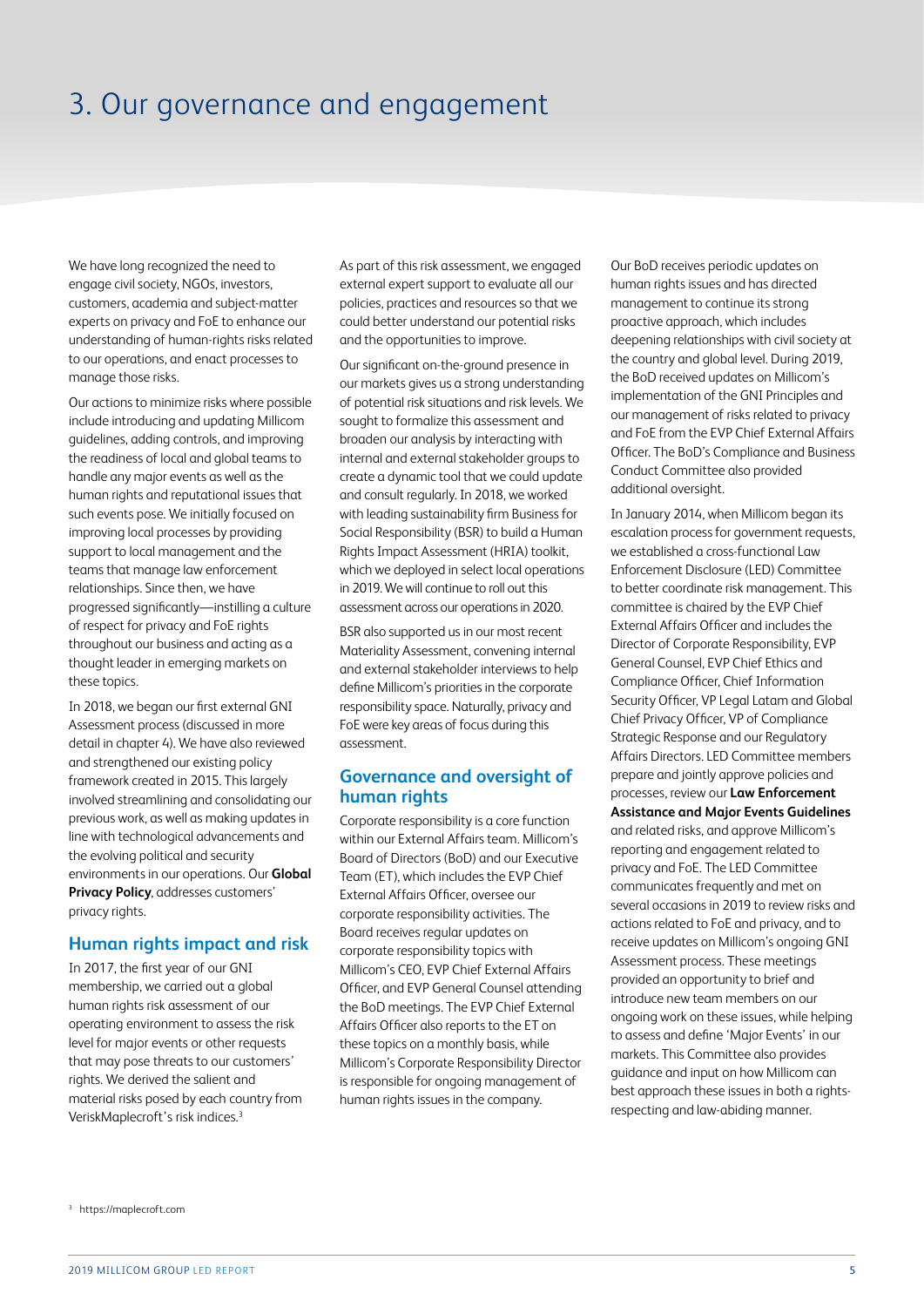# 3. Our governance and engagement–continued

We completed our **Global Privacy Policy**  framework in 2018 and continued to execute it through 2019. In addition we have approved broad privacy principles, guidelines and commitments for the company. At a global level, our Privacy Office is led by our Global Chief Privacy Officer. At a local level, all Tigo operations have a Local Privacy Officer responsible for the administration of privacy matters and local training. Our Millicom and Tigo websites provide information to our customers regarding our **Global Privacy Policy**, including how we use, process and protect customer data, their rights related to the use of their data, and channels and contact points where our customers can raise concerns about our policy or their privacy.

Our EVP Chief External Affairs Officer, EVP Chief Ethics and Compliance Officer, EVP Chief Technology and Information Officer, Global Chief Privacy Officer and EVP General Counsel monitor the privacy framework development efforts. We continue to roll out this framework internally and externally along with Millicom's privacy commitments and guiding principles. All relevant information is available in our online privacy policy portal at [http://www.millicom.com/](http://www.millicom.com/privacy-policy/) [privacy-policy/](http://www.millicom.com/privacy-policy/).

# **Engagement**

We work with a wide range of actors to mitigate human-rights impacts and risks related to law enforcement requests. Millicom is a founding member of the Telecommunications Industry Dialogue on Freedom of Expression and Privacy; in 2017, we joined the Global Network Initiative (GNI) as a full member. We also engage with many international organizations. taking part in various events and contributing to the ongoing debate around FoE and privacy in the context of a rapidly changing technological landscape. We developed and expanded our relationships with civil society actors through our membership in the GNI during 2019, participating in the GNI's Policy Committee and Learning Committee to further mutual interests in the defense of FoE and privacy rights. In addition, we engage as much as

possible with governments and other in-country stakeholders on FoE and privacy topics. We seek to enhance governments' understanding of our obligations outside of their countries while also highlighting the risks from disproportionate government action, especially to governments' reputation and foreign investment possibilities. We also discuss these topics with relevant diplomatic representatives. We conduct similar conversations and trainings with our local staff members who engage with these issues on the ground.

A rapidly changing technological environment and high public-security demands can complicate our decisionmaking process as we strive to adhere to legal obligations and protect the FoE and privacy of users. We provide yearly face-toface training on these topics with our local staff at regional summits, as well as specific training sessions with, and in, different operations as needed.

#### **Policies, guidelines and controls**

We include a commitment to the International Bill of Human Rights and the UN Guiding Principles on Business and Human Rights in the **Millicom Code of Conduct.**

In addition, our commitment to implement the TID's Principles on Freedom of Expression and Privacy for the Telecommunications Sector was based on our TID membership. Millicom's LED reports began as a public accounting of our commitment. We now adhere to the GNI Principles on FoE and Privacy, and report more extensively on these commitments following our first GNI Assessment process.

During 2018, the LED Committee finalized and approved updates to **Millicom's Group Guidelines for Law Enforcement Assistance (LEA) and Major Events**, which comprise a streamlined, consolidated version of our various internal policies and work in this area. These guidelines summarize:

- Our obligations within international frameworks
- Roles and responsibilities of each department
- Assessments to be conducted as requests are received
- How to handle urgent and non-written requests
- How to log requests and our responses
- How to protect customer data throughout the process of retrieving information
- How to deliver the information safely

A shortened version of this guideline is available at [www.millicom.com/](www.millicom.com/media/3613/law-enforcement-assistance-and-major-events-guidelines.pdf) [media/3613/law-enforcement-assistance](www.millicom.com/media/3613/law-enforcement-assistance-and-major-events-guidelines.pdf)[and-major-events-guidelines.pdf](www.millicom.com/media/3613/law-enforcement-assistance-and-major-events-guidelines.pdf).

We also adopted a new **Governance Process for Human Rights Risks Related to Freedom of Expression and Privacy**, which allocates responsibility for the company's implementation of the GNI Principles among several members of Millicom's senior management team. The EVP Chief External Affairs Officer and EVP General Counsel, working with senior members of the Corporate Responsibility, Legal and Compliance teams, are ultimately responsible for the company's implementation of the GNI Principles related to privacy and FoE rights.

Our **internal control process** assesses how well our local operations apply, and comply with, various global policies and controls. In 2015, we added two controls related to the implementation of the original LEA Guidelines. The first control verifies that all requests are assessed by the legal team before execution and that a written copy of the original request is retained on file. The second control relates to limiting and making a log of access to customer data when executing the request. Our operations assess their alignment—or maturity level with these controls annually. All operations have made substantial improvements in the maturity level of their controls for the LEA guidelines since 2015. In 2019, we began revising our internal control processes in line with changes made to our policies concerning FoE and privacy; we will continue this analysis during 2020.

The LED Committee approved **Major Events Guidelines** in 2015. These guidelines define steps to take in the case of a major event, including a regional and global escalation process, as well as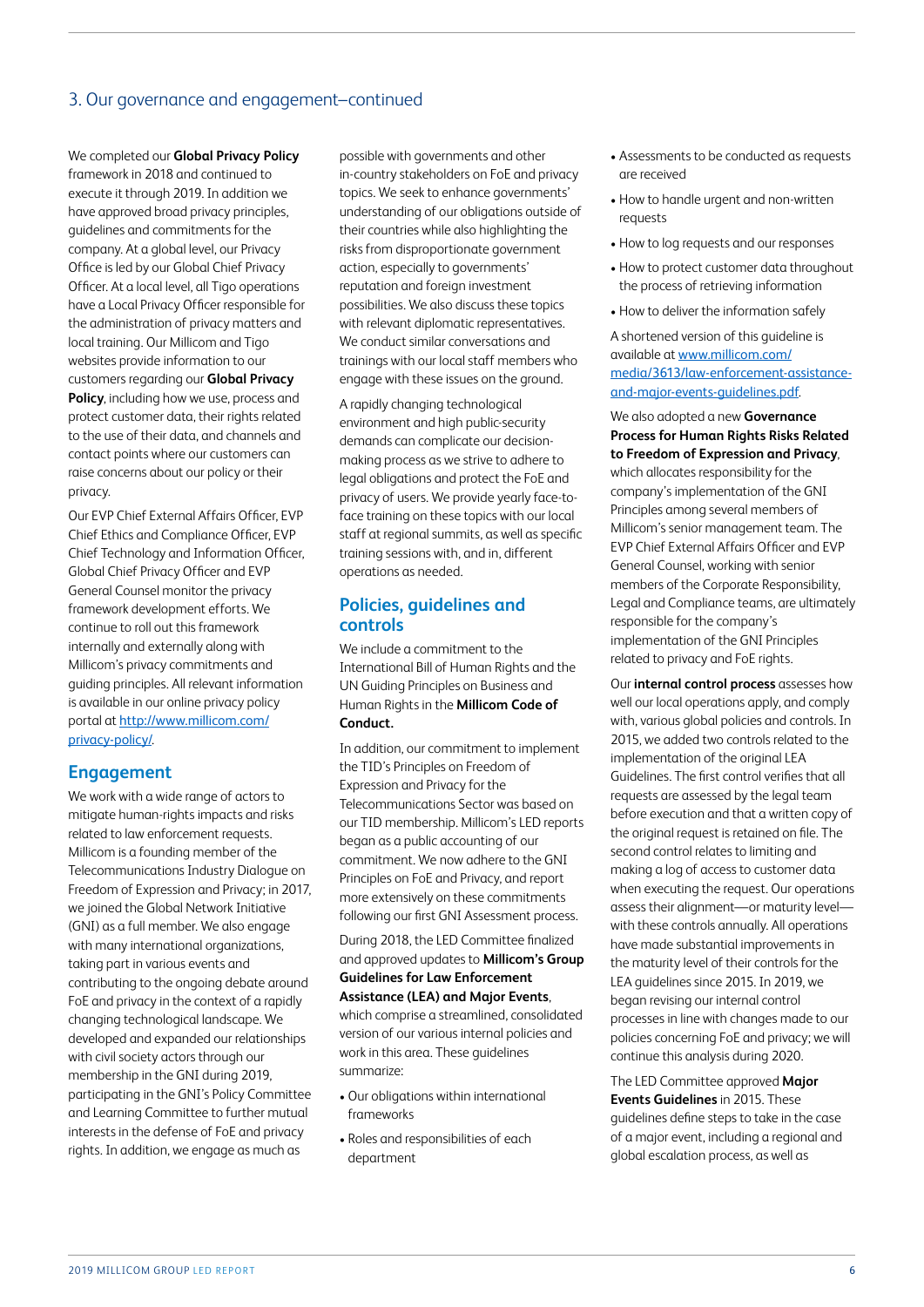# 3. Our governance and engagement–continued

practical suggestions for engaging with government authorities to limit the remit and/or timeframe of a major event. In 2017, we began assessing how to streamline communication of these internal policies, guidelines and controls to our local staff. We conducted an external benchmarking of how this is done across the industry before deciding to create one authoritative document called the **Law Enforcement Assistance and Major Events Guidelines**.

We did this to ensure our internal resources are easily understood and so that they remain relevant in an ever-evolving environment. We train staff members on these topics regularly.

#### **Information security**

The Millicom **Information Security Standards** (ISS), published in April 2015, address specific requirements for managing customer and employee data.

All Millicom employees must take Information Security training, which addresses the importance of protecting customer data. The training material is available at our eLearning platform, Millicom University, and is mandatory for all employees. We also distribute IS awareness materials to all employees at least annually.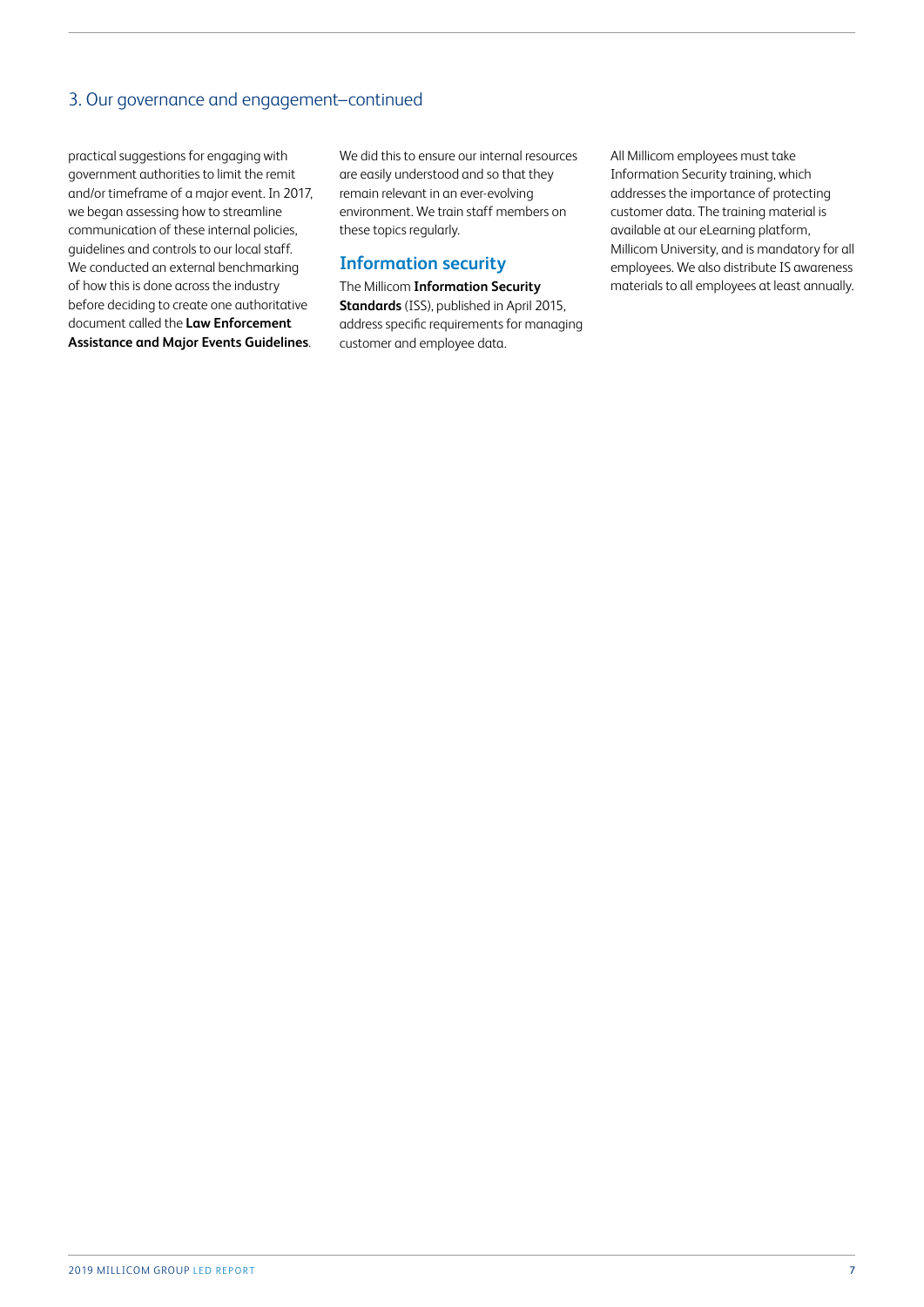# 4. GNI Assessment

During 2018–19, Millicom and 10 other member companies underwent the GNI Assessment process. This marked the first time that telecommunications companies have been assessed as part of the GNI.

Millicom's accredited external assessor Foley Hoag<sup>4</sup> presented its findings and recommendations to the multi-stakeholder GNI Board of Directors, which determined that Millicom is making good-faith efforts to implement the GNI Principles with improvement over time. The Board's positive determination was based on a report from the expert external assurer which assessed Millicom's processes, policies and governance model to safeguard users' FoE and privacy.

The GNI Assessment involves a Process Review covering: governance, due diligence and risk management, FoE and privacy in practice, and transparency and engagement. The process also includes a case study review that analyzes specific examples or situations to verify whether the company is implementing FoE and privacy principles in practice.

The following sections provide a brief overview of Millicom's GNI Assessment results, aligned with the above-mentioned areas.

#### **Governance**

Ultimate responsibility for Millicom's implementation of the GNI Principles rests with the company's General Counsel and its Chief External Affairs Officer. Operational responsibility for the development, implementation, and execution of policies and procedures rests with the company's Legal team for the right to privacy, and with the Corporate Responsibility function within the External Affairs team for the right to FoE. Millicom's BoD receives updates on the company's implementation of the GNI Principles and its management of risks relating to the privacy and FoE rights of its users at its quarterly meetings.

#### **Due diligence and risk management**

Millicom incorporates human-rights due diligence into its routine corporate due diligence and enterprise risk management processes. Our Law Enforcement Assistance and Major Events Guidelines empower, and obligate, frontline personnel to escalate potential issues for due diligence. According to the policy, changes in a country's operating environment that materially increase the risks posed by Millicom's operations to the FoE and privacy rights of its users are major events that must be reported immediately to senior staff members.

We prioritize the human-rights risks identified by our due diligence processes based on the severity of the likely impacts, our ability to mitigate those impacts, the safety of our employees, and the integrity and reliability of our operations. In 2017, we engaged an external consultant to conduct a HRIA of Millicom's global operations. This exercise identified Millicom's most salient risks and laid out measures that the company could take across its operations to mitigate its potential and actual adverse human-rights impacts. Furthermore, the HRIA evaluated the legal and regulatory environment in each of the 11 countries in which Millicom operated at the time and identified future risk scenarios in those countries in the coming years.

The results of Millicom's HRIAs are incorporated into our operations and business processes primarily through the work of our in-house Corporate Responsibility team. The most important way that we mitigate the human-rights risks identified through our due diligence processes is by creating robust systems to help frontline personnel respond to government requests and demands.

### **FoE and privacy in practice**

Millicom's Law Enforcement Assistance and Major Events Guidelines direct our assessment of and response to government restrictions and demands that impact the privacy and FoE rights of our users. We distinguish between two categories of requests:

**1) Government requests for user data that are issued in writing and appear be consistent with local law and international human rights standards.** We log these requests in a database maintained by Millicom's in-country, in-house legal team and which our corporate team audits yearly. Our in-country lawyers study each request to verify that it complies with local legal requirements. If so, Millicom grants the request on the narrowest possible basis. If not, Millicom rejects the request and explains its reasons to the requesting government entity.

**2) Government requests and demands that are not made in writing, are obviously inconsistent with local law or international human rights norms, conflict with the terms of Millicom's operating license in that country, and/or appear to be politically motivated.** These are considered major events that must be escalated to the company's executive-level personnel for review and decision. Once a major event is escalated, Millicom's senior personnel evaluate the range of available options before formulating a response. We attempt to balance our responsibility to respect international human-rights norms with our obligation to follow local laws in the countries where we operate.

<sup>4</sup> <https://foleyhoag.com/>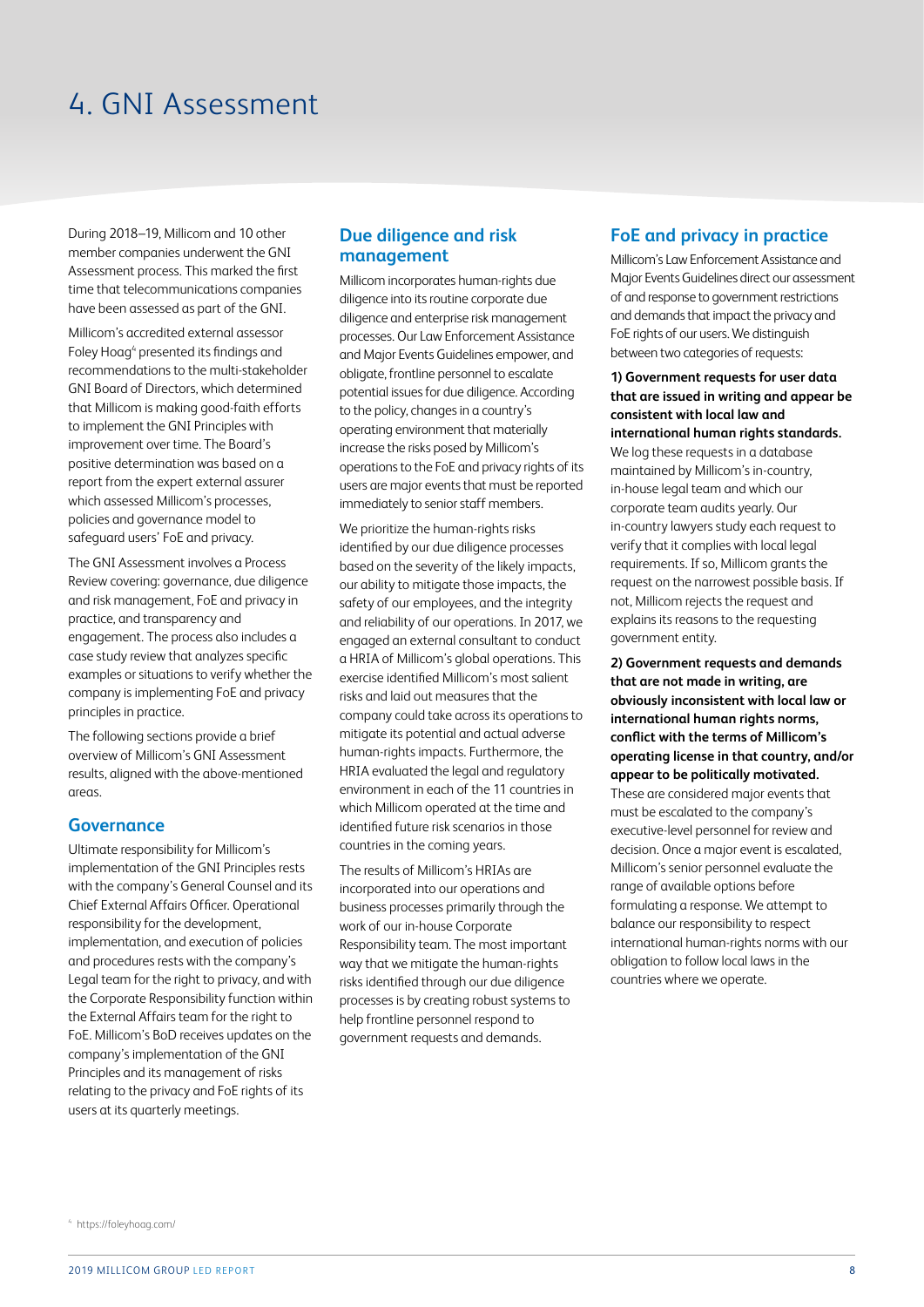### 4. GNI Assessment–continued

#### **Transparency**

Privacy and FoE are Millicom's most important corporate responsibility topics, according to our most recent Materiality Assessment and our annual LED Report details our policies and procedures to protect the rights of the company's users in the face of specific government demands.

We provide an independent ethics hotline for employees, customers, investors and the public to report violations of the law or

company policies, or to raise concerns about other forms of alleged misconduct. Callers may characterize their concerns as being related to "Data Privacy and Protection" or "Compliance with Laws and Regulations."

#### **Case study review**

The GNI Board reviewed a number of case studies, including cases related to specific government requests and demands

concerning FoE and privacy. The board also reviewed other categories of suggested cases from the Assessment Toolkit.

Some of the cases included previously reported major events and/or reviews of how our relevant policies and guidelines work in practice. The GNI Public Assessment Report<sup>5</sup> provides details on selected cases such as prison "signal blocking" laws in Latin America and the Digital Fingerprint Bill in Paraguay.

<sup>5</sup> Reference pending publication of this report.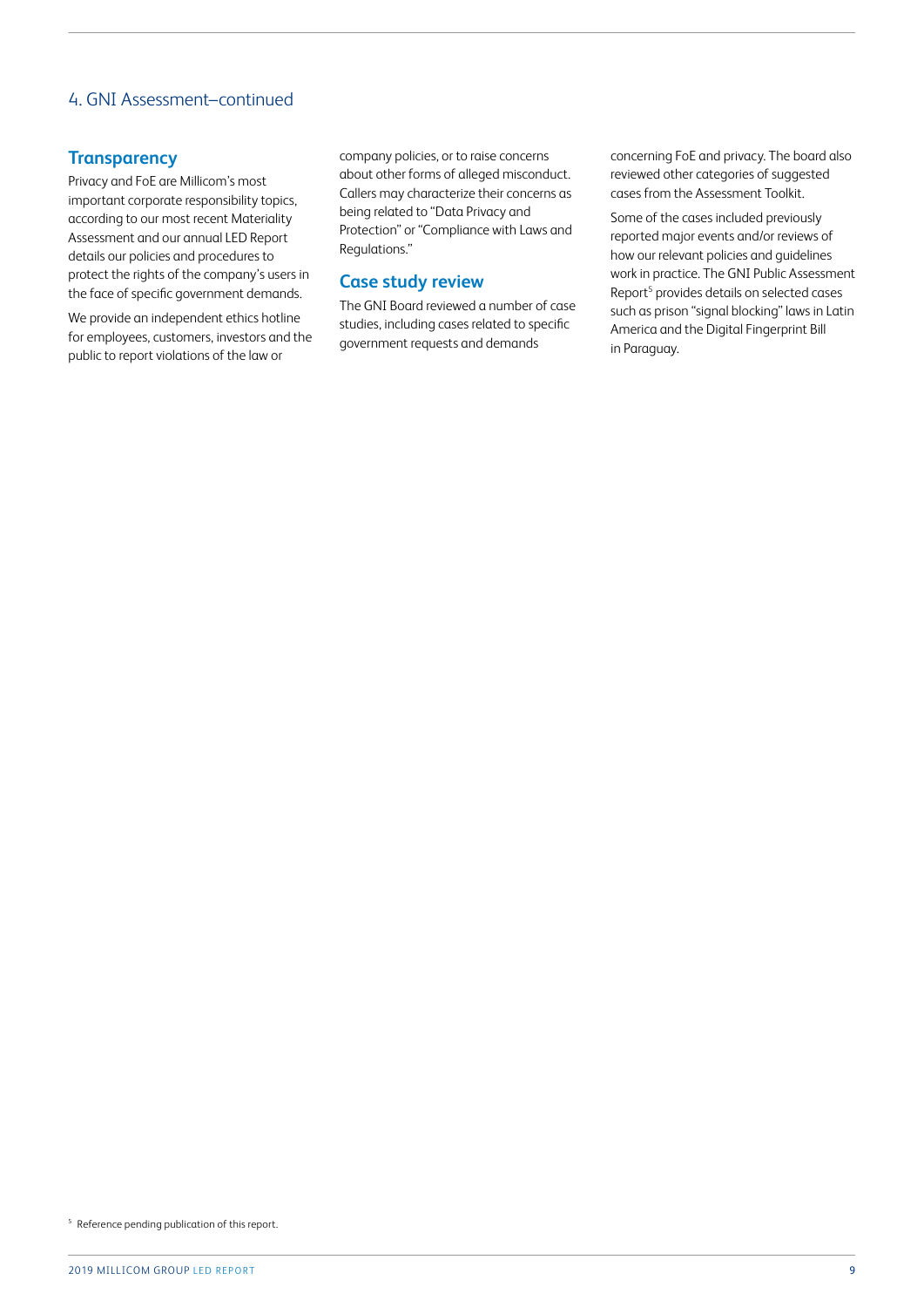# 5. South America

#### **Overview**

Millicom has operated communications networks in South America for more than 25 years. We provide a wide spectrum of services—including high-speed data, cable TV, voice and SMS, Mobile Financial Services (MFS), and business solutions—in three South American countries. During 2019, we invested a combined total of over US\$1 billion in the South America and Central America regions to further develop our mobile and fixed communications networks. These investments ensure better bandwidths and quality of Internet experience. They also allow more services and innovation to be built on top of the access that we provide.

We hold the top market position in business-to-consumer (B2C) mobile, B2C home and MFS in Paraguay and are generally ranked among the top three providers across those services in Colombia and Bolivia. We are an important contributor to our markets in terms of investment, taxes paid,<sup>6</sup> and the employment and services we provide. For more details, see the tables below and our socioeconomic report at [https://globalnetworkinitiative.org/](https://globalnetworkinitiative.org/policy-issues/legal-frameworks/) [policy-issues/legal-frameworks/](https://globalnetworkinitiative.org/policy-issues/legal-frameworks/).

#### Table 2 **South America (Bolivia, Colombia and Paraguay)**

|                   | <b>B2C Mobile Customer Relation-</b> |                        |
|-------------------|--------------------------------------|------------------------|
| customers<br>000' | ships <sup>7</sup><br>000'           | MFS customers<br>'000' |
| 15.838            | 2.657                                | 1.553                  |

#### Table 3

| Country  | Mobile Customers<br>'000' | Workforce <sup>8</sup> | Population <sup>9</sup><br>'000 |
|----------|---------------------------|------------------------|---------------------------------|
| Bolivia  | 3.554                     | 2.877                  | 11,353                          |
| Colombia | 9.114                     | 4.325                  | 49,648                          |
| Paraguay | 3.170                     | 5.511                  | 6,956                           |

#### **Legal frameworks**

In Bolivia and Paraguay, clear processes and requirements exist for judicial oversight over interception and customer metadata requests. In Colombia, due largely to the long-lasting internal conflicts and war on drugs, the processes are significantly more complex—although judicial oversight does exist for initiation of interception. Information about the laws and procedures in Colombia is published in detail at [https://globalnetworkinitiative.org/](https://globalnetworkinitiative.org/
policy-issues/legal-frameworks/.) [policy-issues/legal-frameworks/](https://globalnetworkinitiative.org/
policy-issues/legal-frameworks/.).

In Bolivia, the use of interception is restricted to exceptional circumstances, such as human and drug trafficking, in which we would receive court orders to activate lines. We have ongoing discussions with authorities regarding the implementation of interception techniques. Concern about the security environment in Bolivia following the recent election crisis may fuel debate over further monitoring and control mechanisms for communications services.

Procedures in Colombia require us to provide direct access for authorities to our mobile network. Regular audits ensure we do not obtain information about

interception taking place. We are subject to strong sanctions, including fines, if authorities find that we have gained such information. As a result, we do not possess information regarding how often and for what periods of time communications are intercepted in our mobile networks in Colombia. We also have a significant fixednetwork business in Colombia; for these lines, we receive judicial orders which we review and assess before opening the line for interception to take place. Length of interception is limited in the law to a maximum of six months.

In Paraguay, as in Colombia, authorities mandate that we provide direct access to our mobile network. The procedures allow us to view the judicial order required for authorities to initiate the interception, and we are aware when interception occurs. We can file a complaint before the Supreme Court of Justice should we deem that the order or interception does not follow legal requirements.

For customer metadata requests, we receive written orders in all three countries. We assess these requests for their legality before providing authorities with the requested information.

<sup>6</sup> See page 159 in our Annual Report.

- <sup>7</sup> Total number of households with an active service.
- <sup>8</sup> Workforce accounts for employees directly employed by Millicom.

<sup>9</sup> Population statistics as per World Bank (2018).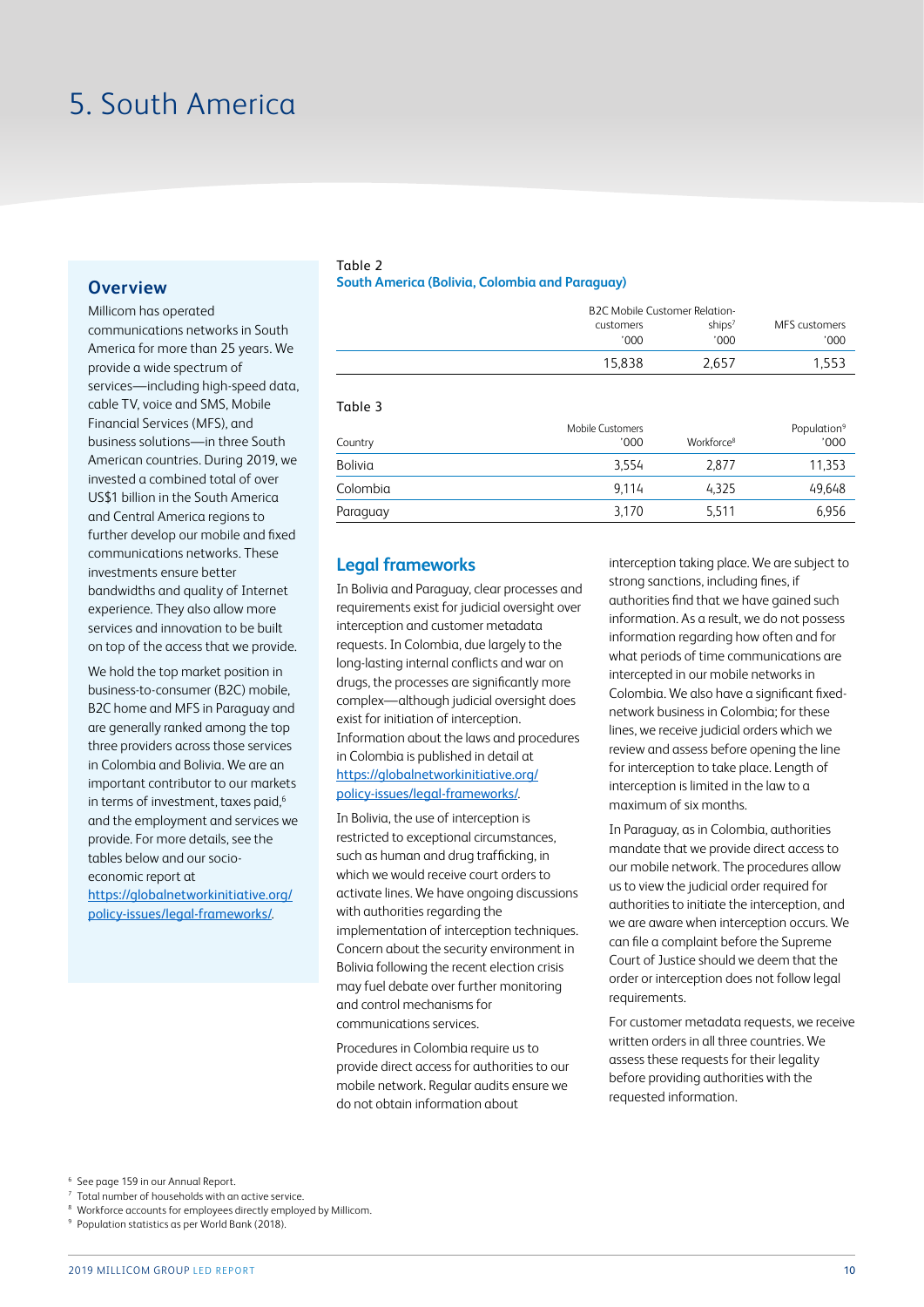### 5. South America–continued

#### **Law enforcement requests in 2019**

Table 5 shows an increase in the requests received from law enforcement authorities across our markets in South America. However, the numbers have stayed relatively consistent since 2015. A notable increase in the number of interception (i.e., live or realtime call surveillance) requests has resulted from the full implementation of a direct access system in one country after technical changes. We have also seen a gradual increase in MFS-related requests as this business grows and becomes more popular in our markets.

A number of countries in the region have direct access to our networks. Depending on the type of direct access concerned, this can often mean we are not notified of all instances in which customer communication is being intercepted. The actual written request received by an operation counts as one request in the data tables. A request may seek information about several individuals or several devices. Therefore, requests are not equal in magnitude.

The vast majority of requests are in the category of customer metadata. Most of these requests, in turn, seek to confirm the identity behind specific phone numbers. Some requests may ask for information about more than one customer's mobile phone records (e.g., calls to and from the phone, cell tower location, during a specified time period or within a specific geographic area).

The number of requests that our local operations receive also depends on how many customers we have and our market position. In South America, the percentage of metadata requests received per customer in 2019 was 0.157%, nearly identical to the 2018 figure.

#### Table 4

|                | Authorities that can request<br>interception or metadata                                                                                                                                                                    | Authorities that can issue orders for<br>interception |
|----------------|-----------------------------------------------------------------------------------------------------------------------------------------------------------------------------------------------------------------------------|-------------------------------------------------------|
| <b>Bolivia</b> | Prosecuting attorneys, Unit of<br>Financial Investigations                                                                                                                                                                  | Judicial authorities                                  |
| Colombia       | The military, the police, Prosecutor<br>General, Civil Servants with judicial<br>or oversight functions, Comptroller<br>General, Attorney General, Mayors,<br>and the National Penitentiary and<br>Prison Institute (INPEC) | Attorney-General's office<br>and judges               |
| Paraguay       | Public Prosecutor's Office, Criminal<br>Courts                                                                                                                                                                              | <b>Criminal Courts</b>                                |

#### Table 5

| South America | Interception | <b>MFS</b> | Metadata | Metadata<br>requests per<br>customer |
|---------------|--------------|------------|----------|--------------------------------------|
| 2019          | 732          | 239        | 24.864   | 0.157%                               |
| 2018          | 583          | 190        | 22,590   | $0.154\%$                            |
| 2017          | 38           | 21         | 21,492   | 0.150%                               |
| 2016          | 111          | 73         | 22,521   | $0.103\%$                            |
| 2015          | 184          | 104        | 24,447   | 0.115%                               |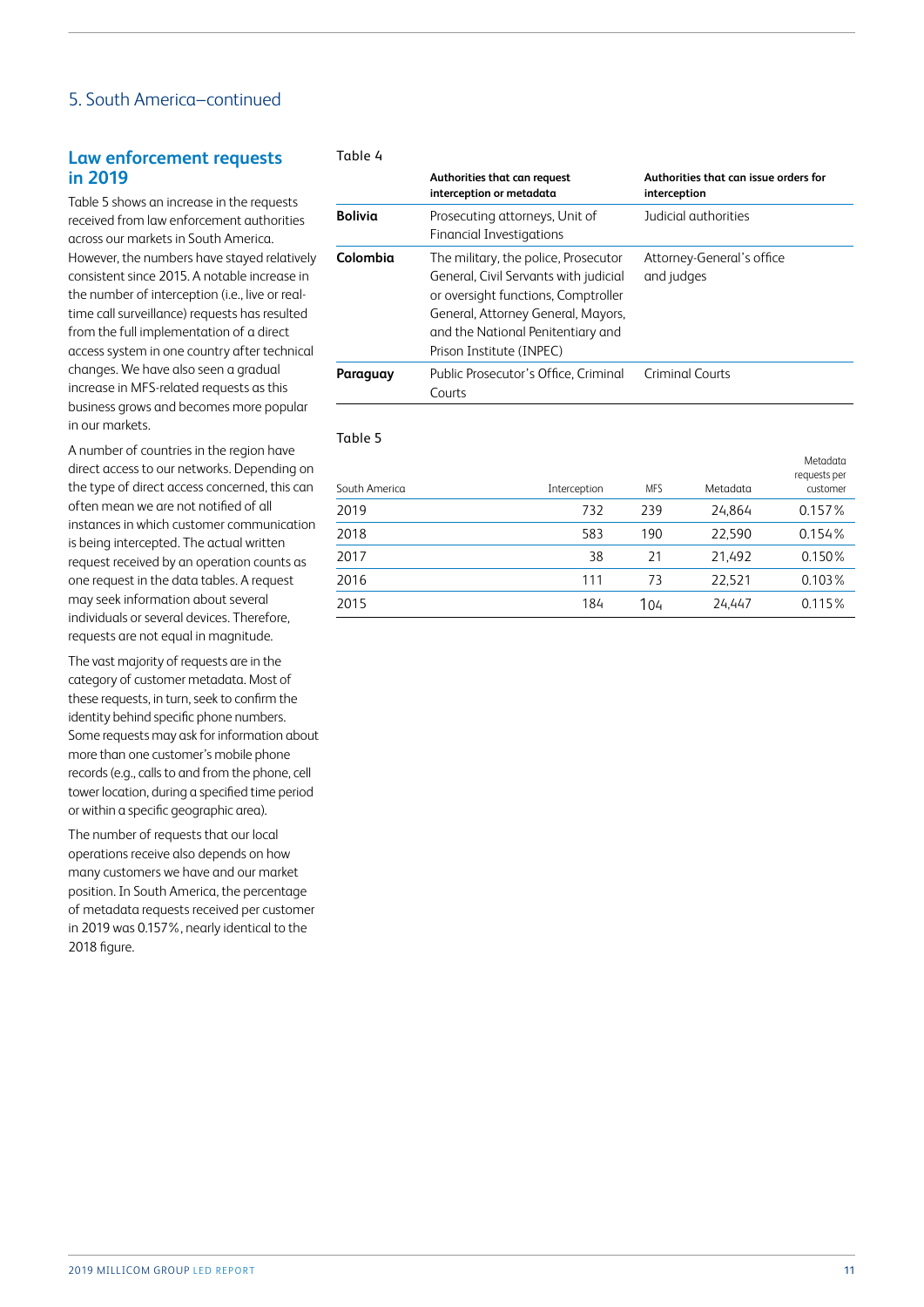# 6. Central America

#### **Overview**

Millicom has operated in the Central America region for more than 25 years. We provide a wide spectrum of services in six different markets including high-speed data, cable TV, voice and SMS, Mobile Financial Services (MFS), and business solutions. During 2019, Millicom invested a combined total of over US\$1 billion in the South America and Central America regions to further develop our mobile and fixed communications networks. These investments ensure better bandwidths and quality of Internet experience. They also allow more services and innovation to be built on top of the access that we provide.

We hold the top market position for many services across the region. Also, we are an important contributor to our markets in terms of investment, taxes paid,10 and the employment and services we provide.

In addition to the five countries we are reporting on in 2019 (Costa Rica, El Salvador, Guatemala, Honduras and Panama), we recently acquired new assets in Nicaragua. We had previously only catered to enterprise clients, and a very small number of cable TV and DTH customers in Nicaragua until mid-2019, when we closed a transaction for the takeover of Telefonica's mobile business in the country. While we have previously reported on major events linked to Nicaragua, moving forward we plan to include numbers for all parts of the newly acquired businesses in this particular section also.

We also completed the takeover of Telefonica's business in Panama in September 2019. The numbers related to Panama in this section of the report only pertain to the Cable Onda business, of which we became 80% shareholders in December 2018.11 We also plan to include numbers for all parts of the newly acquired businesses in Panama in this particular section going forward.

From the beginning of our involvement in these new operations, we have trained staff members on our key policies and guidelines in the areas of FoE and privacy.

### **Legal frameworks**

Due to challenging security environments including high levels of organized crime and drug trafficking–related violence governments in Central America have enacted some of the most-developed laws and technical surveillance requirements. In Costa Rica, where we currently operate fixed networks only, the number of law enforcement requests is significantly lower than in other Central American markets. This is also true about the numbers for Panama in this year's report, as we are only including requests related to the Cable Onda business. We plan to report on the newly acquired Telefonica assets in Panama, Nicaragua and Costa Rica—of which the latter is still subject to regulatory approval—starting in 2020.

#### Table 6

**Central America (Costa Rica, El Salvador, Guatemala, Honduras and Panama)**

| <b>B2C Mobile</b><br>customers<br>'000 | Customer Relationships <sup>12</sup><br>'000' | MFS customers<br>'000 |
|----------------------------------------|-----------------------------------------------|-----------------------|
| 22.488                                 | 1.683                                         | 1.997                 |

#### Table 7

| Country     | Mobile Customers<br>'000 | Workforce <sup>13</sup> | Population <sup>14</sup><br>'000 |
|-------------|--------------------------|-------------------------|----------------------------------|
| Costa Rica  | N/A <sup>15</sup>        | 513                     | 4,999                            |
| El Salvador | 2.465                    | 639                     | 6,420                            |
| Guatemala   | 10.536                   | 3.342                   | 17.247                           |
| Honduras    | 4.473                    | 1.028                   | 9,587                            |
| Panama      | $N/A^{16}$               | 2.218                   | 4.099                            |

<sup>16</sup> The numbers related to Panama in this section of the report only pertain to the Cable Onda business, which does not have mobile operations.

<sup>10</sup> See page 159 in our Annual Report.

<sup>11</sup> In February 2019, Millicom entered into agreements with Telefónica S.A. and certain affiliates to acquire the entire share capital of Telefónica Móviles Panamá, S.A., Telefónica de Costa Rica TC, S.A., wholly owned subsidiary Telefónica Gestión de Infraestructura y Sistemas de Costa Rica, S.A., and Telefoníca Celular de Nicaragua, S.A. for a combined enterprise value of US\$1,650 million. This transaction is subject to regulatory approvals in each market – these approvals have been secured in Nicaragua and Panama, while Costa Rica is still pending.

<sup>12</sup> Total number of households with an active service.

<sup>13</sup> Workforce accounts for employees directly employed by Millicom.

<sup>14</sup> Population statistics as per World Bank (2018).

<sup>&</sup>lt;sup>15</sup> Millicom does not presently have mobile operations in Costa Rica but does have B2C home and B2B services, in which it is the market leader.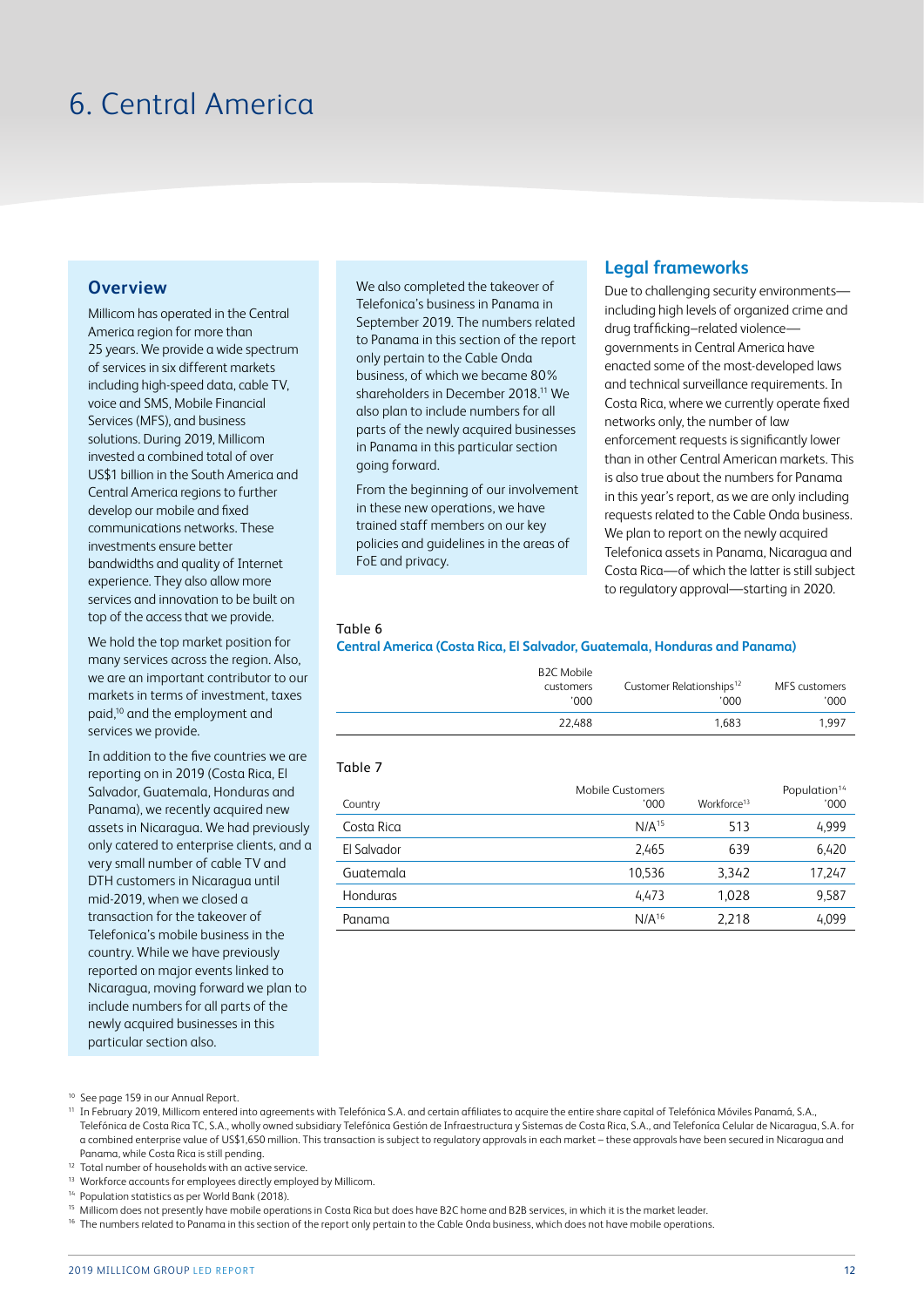### 6. Central America–continued

In Honduras and El Salvador, the law mandates direct access to our networks by the authorities. However, the laws in both countries specify which authorities can request interception, and the actual interception orders can only be granted by the courts (see Table 8). As these are directaccess regimes, we do not receive these orders nor do we have visibility into how often or for what periods of time interception takes place. In El Salvador, the law also lists the types of specific crimes to which interception can be applied in addition to other requirements. In Guatemala, interception also takes place under judicial orders, which we receive and review before opening the line for the specified time period.

For customer metadata, judicial orders from the same courts are required in all of our markets in Central America. We receive and review these requests before we provide the authorities with the requested information.

In El Salvador and Honduras, special laws require telecommunications operators to block signals in and out of prisons. Similar laws had previously existed in Guatemala, while Costa Rica recently introduced legislation in this area. See section 9 for a more extensive overview of prison signal blocking in the region.

We are not compensated for the resources required to assess and process requests from law enforcement in any of our markets. Given the challenging security situation in numerous Central American countries, these resources are extensive and must be available to respond to requests at all times.

#### **Law enforcement requests in 2019**

Law enforcement authorities across our markets in Central America continue their efforts to tackle crime and violence in the region. These countries rank among the most violent in the world, with annual homicide rates in El Salvador and Honduras that meet or exceed the most lethal periods of recent wars in Afghanistan and Iraq. Notorious transnational criminal gangs involved in activities ranging from drug smuggling to human trafficking are largely responsible for the violence afflicting these countries. Surveillance and customer data requests underpin law enforcement authorities' efforts to combat these serious challenges of organized crime. Differences in the populations of our Central American

and South American markets add to making direct comparisons from one region to the other difficult. Also, as mentioned previously, law enforcement requests are not all equal in magnitude, which further complicates any attempt to make direct comparisons.

As shown in Table 9, request types have remained at relatively similar levels to those seen in 2018. Certain requests may involve a large number of metadata records, which can skew the numbers. Efforts to combat crime and corruption in one particular country continue to drive a large proportion of these requests, and such efforts remain the primary reason behind certain requests. Also, as the innovative MFS business segment grows more popular, it is drawing increased attention from authorities.

#### Table 8

|             | Authorities that can request<br>interception or metadata                                    | Authorities that can issue orders for<br>interception  |
|-------------|---------------------------------------------------------------------------------------------|--------------------------------------------------------|
| Costa Rica  | Prosecutor's Office, Judges and Tax<br>Authority                                            | Judges in Criminal Courts                              |
| El Salvador | Attorney General's Office                                                                   | First Instance Court of San<br>Salvador                |
| Guatemala   | Prosecutor's Office                                                                         | Judges of First Instance in Criminal<br><b>Matters</b> |
| Honduras    | Prosecutor's Office, Attorney<br>General, National Investigation<br>and Intelligence Office | Criminal Court                                         |
| Panama      | Attorney General's Office                                                                   | Judicial branch                                        |

#### Table 9

| Central America | Interception | <b>MFS</b> | Metadata | Metadata<br>requests<br>per customer |
|-----------------|--------------|------------|----------|--------------------------------------|
| 2019            | 1389         | 275        | 12.633   | 0.072%                               |
| 2018            | 1533         | 333        | 11,278   | $0.064\%$                            |
| 2017            | 933          | 160        | 10.848   | $0.060\%$                            |
| 2016            | 816          | 194        | 16.758   | 0.099%                               |
| 2015            | 0            | 158        | 8,653    | 0.052%                               |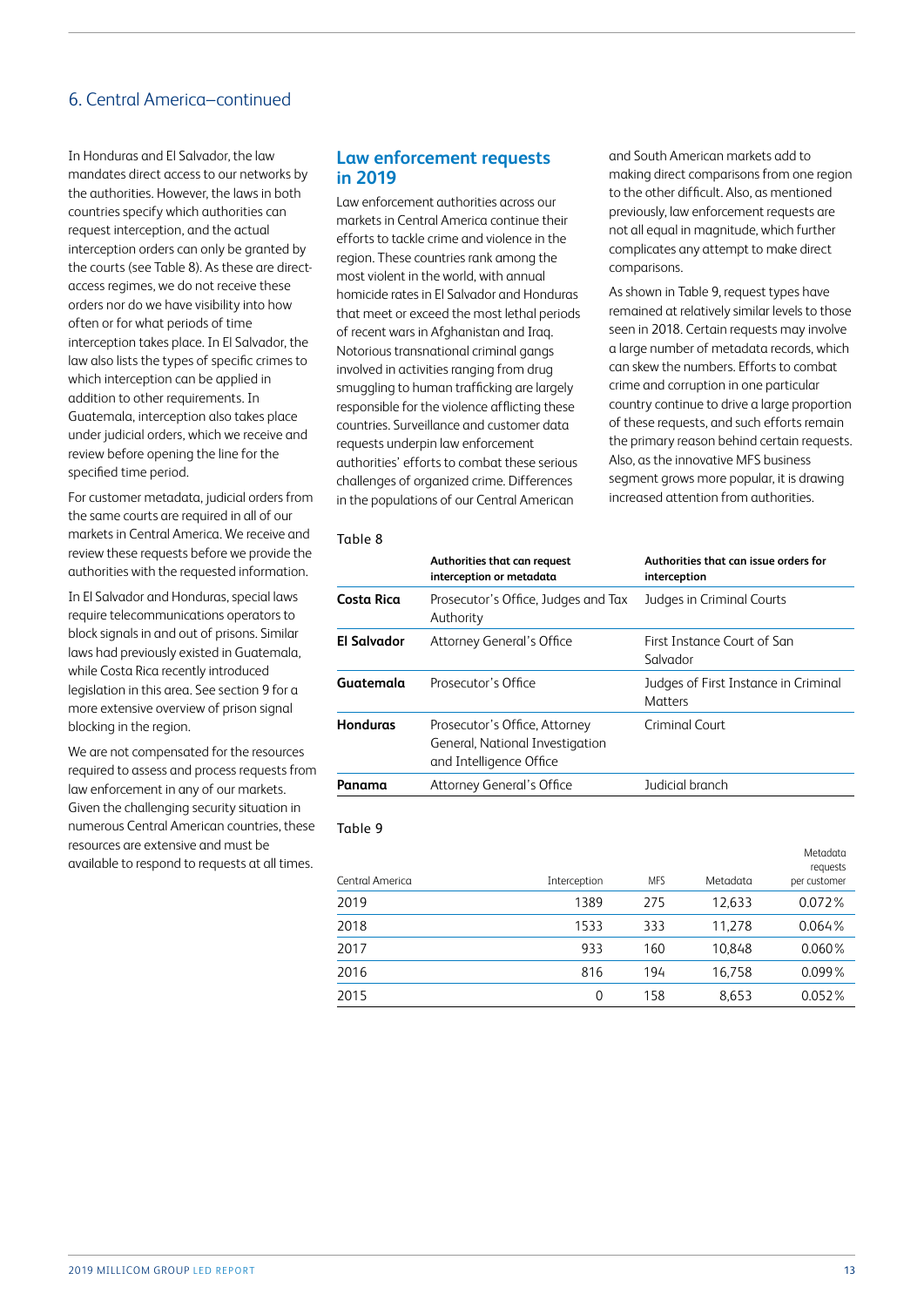# 7. Case study

In 2017, we decided to provide more specific details about the types and sources of requests received in one unnamed country. Since then, we have continued providing the same details for the same country to create a year-to-year data comparison.

We chose to anonymize this data to respect local disclosure requirements and protect our local staff. We hope this level of detail will provide further context to the nature of government requests and demonstrate the complexity and variety of factors involved in these processes.

### **Types of requests related to metadata**

The following information is a snapshot of what type of metadata requests were received in one of our local operations.

### **Sources of requests related to metadata**

Requests come from a range of sources. The Attorney General's Office, the National Police and the country's judiciary continue to generate most requests. These requests arrive with prior authorization from a relevant court or judge and are assessed for validity by our local legal team, which authorizes or refuses the request accordingly.

#### Table 14 **Customer metadata requests**

|                                                 | Percentage of<br>Total | Percentage of<br>Total | Percentage of<br><b>Total</b> |
|-------------------------------------------------|------------------------|------------------------|-------------------------------|
| Type                                            | (Jan-Sept 2017)        | (Jan-Sept 2018)        | (Jan-Sept 2019)               |
| Biographical details (owner of phone<br>number) | 58.05%                 | 54.87%                 | 47.26%                        |
| Call and event registers                        | 34.79%                 | 38.16%                 | 44.67%                        |
| Details related to potential acts of fraud      | 3.05%                  | 3.28%                  | 3.10%                         |
| Contract copies or originals                    | 3.08%                  | 2.61%                  | 2.75%                         |
| Coverage data and antenna locations             | 3.20%                  | 0.04%                  | 1.40%                         |
| IP Address location                             | 0.12%                  | 0.96%                  | 0.62%                         |
| PUK Code (to unlock SIM card)                   | 0.02%                  | 0.06%                  | 0.01%                         |
| Requests to redirect emergency service<br>calls | 0.07%                  | 0.02%                  | 0.00%                         |

| Requestor                              | Percentage of<br>Total<br>(Jan-Sept 2017) | Percentage of<br>Total<br>(Jan–Sept 2018) | Percentage of<br><b>Total</b><br>(Jan-Sept 2019) |
|----------------------------------------|-------------------------------------------|-------------------------------------------|--------------------------------------------------|
| Attorney General's Office              | 46.86%                                    | 47.93%                                    | 46.04%                                           |
| National Police                        | 33.91%                                    | 34.55%                                    | 33.66%                                           |
| <b>Other Entities</b>                  | 7.67%                                     | 7.45%                                     | 9.58%                                            |
| Judges                                 | 10.76%                                    | 9.55%                                     | 8.53%                                            |
| National Army                          | 0.49%                                     | 0.20%                                     | 1.45%                                            |
| Lawyers*                               | 0.03%                                     | 0.14%                                     | 0.43%                                            |
| <b>General Comptroller of Accounts</b> | 0.15%                                     | 0.05%                                     | 0.11%                                            |
| National Tax Authority                 | 0.12%                                     | 0.08%                                     | 0.11%                                            |
| Private Entities*                      | $0.00\%$                                  | 0.03%                                     | 0.05%                                            |
| Department of Security                 | 0.00%                                     | 0.01%                                     | 0.00%                                            |
|                                        |                                           |                                           |                                                  |

\* These numbers refer to requests that were previously authorized by a court or judge.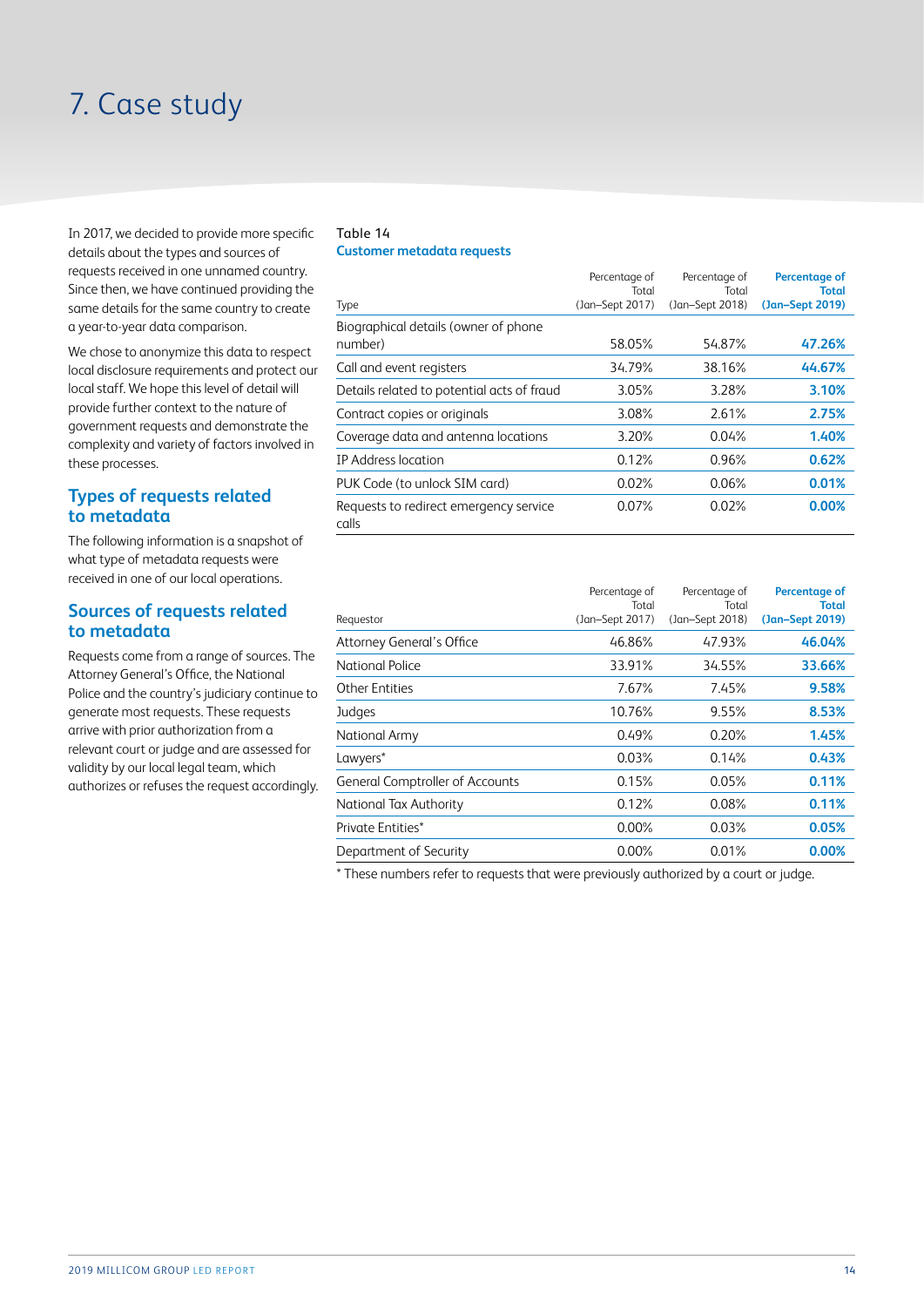# 8. Major events in 2019

Major events are requests that fall outside of the three types of law enforcement assistance covered in previous sections of this report. All local operations are required to escalate these events to global management and take steps to minimize the effect of such events on our services and on our customers' rights to FoE and privacy. The events described in this section were reported to global headquarters in 2019.

Deciding whether to challenge a major event is rarely simple. These requests often have a legal basis, although the events frequently stem from broad national-security—related powers.

Major events include:

- Requests for shutdown of specific base station sites, geographical areas or an entire network
- Service denial or restriction (SMS, mobile/ fixed Internet, social media channels)
- Interception requests outside of due process
- Targeted take-down or blocking of specific content<sup>17</sup>
- Denial of access for specific individuals
- Significant changes related to surveillance techniques or operational processes (how local surveillance laws are implemented in practice)
- Significant changes to local laws related to government powers of surveillance or data retention
- Requests to send politically motivated messages to customers on behalf of the government

In 2019, we recorded ten major events, a significant decrease compared with 2018 and previous years, as shown in Table 16. Eight of the events occurred in Africa and two occurred in Central America.

Year-to-year comparisons of our major events are difficult, given that we have divested from a number of operations in Africa while refocusing our capital and efforts on existing and new markets in Latin America. Given the significant proportion of major events in the Africa region, however, we have chosen to include those events in this section.

As with law enforcement requests, the ICT sector has no accepted or standardized definitions for different types of major events or how to account for them.

Millicom counts the number of requests made directly to us as well as events that have consequences or implications to our services and the rights of our customers.

We count the event regardless of whether or not our engagement was successful in preventing it. One request may include a shutdown of several different services or parts of the network in several different geographical areas. If we receive a request to extend a previous shutdown, we count this as a new event.

For example, in the case of a request to shut down cell towers around prisons in Central America, we count one request per country instead of the number of prisons or cell towers involved. In the case of prison shutdowns which are ongoing with no significant changes in terms of obligations or requirements, we do not count this as an additional event; for 2019, we recorded no major events in this area. Although we do not report ongoing signal blocking in prisons (or new blocking measures which do not impact our business directly) as a major event, we consider this a significant issue and continue to provide details on its implications and the work we are doing to mitigate risks and threats to FoE.

We have clear guidelines for our subsidiaries on handling major events in addition to escalating the information to the global team for assistance. For some of the events below, we are unable to describe how we reduce the impact of these events on our customers' privacy or FoE. However, we have shared such information in different multi-stakeholder forums such as the GNI.

# Table 16

**Type of major event**

| ΤΩΤΑΙ                                                                      | 20            | 18             |          |               |          |
|----------------------------------------------------------------------------|---------------|----------------|----------|---------------|----------|
| Other                                                                      | C             | 1              | 5        | 3             | ∩        |
| Politically motivated messages                                             | $\mathcal{D}$ | 1              | $\Omega$ | 1             | $\Omega$ |
| Disproportionate customer data or interception requests                    |               | $\overline{1}$ | 2        | $\mathcal{L}$ | $\Omega$ |
| Proposal for significant changes in technical or operational<br>procedures | 3             | $\mathcal{L}$  |          | $1 \quad 2$   |          |
| Proposal for significant changes in local laws                             | ς             | 5              | 4        | 5             |          |
| Shutdown or restriction of services                                        | 8             | 8              |          |               | 8        |
|                                                                            | 2015          | 2016           |          | 2017 2018     | 2019     |

<sup>17</sup> With the exception of blocking child sexual abuse content.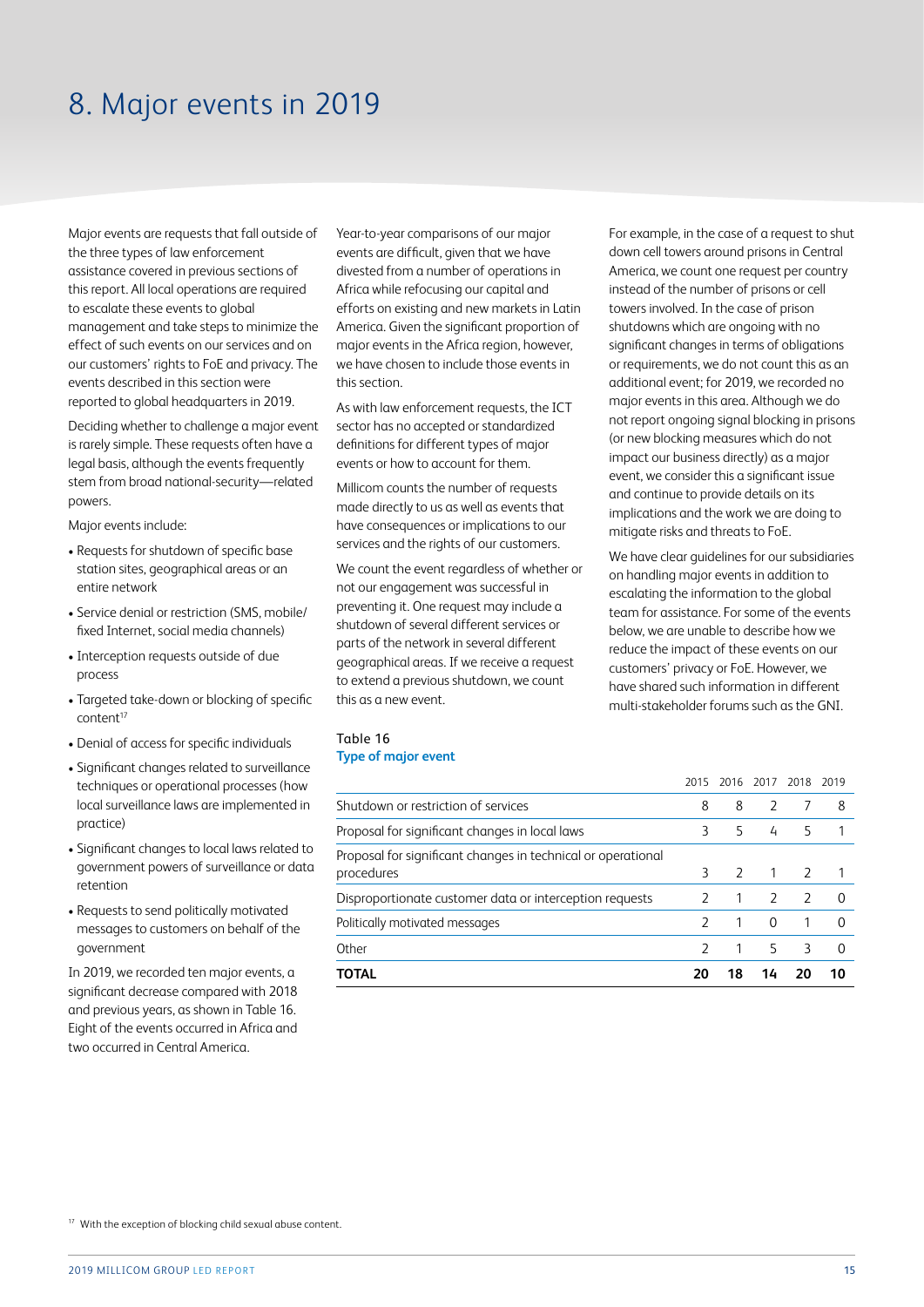#### 8. Major events in 2019–continued

#### **Shutdowns or restriction of services**

When we receive requests for shutdowns or service restrictions, we must consider direct consequences for our local operation and management if sanctions defined by law are applied. Sanctions may include fines, imprisonment or removal of a license to operate communications networks. Requests for shutdowns or service restrictions often happen during a particularly volatile time, which means we must also consider the safety of our staff as well as potential retaliation from the general public against our company and our visible assets, such as shops and base station sites.

#### **Chad**

In 2019, government-mandated disruptions to Internet and social media access continued across the Africa region. In Millicom's markets, a 16-month social media block in Chad ended in July 2019. We included this major event in our 2018 LED report but not in this year's numbers. As per previous years, we received numerous base station shutdown requests in Chad during 2019 as the country's security forces continued to fight terrorist threats. Millicom sold its operations in Chad to Maroc Telecom in June 2019, so this year's report includes country-specific information on Major Events only up to that point.

#### **Tanzania**

Although we have not received any shutdown orders in Tanzania, we continue to receive specific content takedown requests for betting websites. Although we do not deem these requests to be politically motivated or nefarious, we remain consistent in our reporting of the requests as major events. We carefully review and discuss takedown requests that are not related to child sexual abuse content.

We consistently flag such events and send them through our robust escalation process. This demonstrates how seriously our staff adheres to Millicom's internal guidelines.

#### **Informing customers of shutdowns**

In our markets, mobile services are primarily pre-paid and our customers interact with a large distribution base that consists of individual entrepreneurs and small convenience stores. We meet with our sales force daily to inform them of new promotions, products or other relevant issues. This enables us to carry messages to customers through our sales force, even when our services are affected.

In the event of government-mandated service disruption, we do our best to notify customers that we are dealing with a situation beyond our control. In most cases, our customers know why services are not available.

#### **Ongoing shutdown of services in prisons in Central America**

Since 2014, authorities in El Salvador and Honduras have enacted laws that oblige all telecommunications operators to shut down services or reduce signal capacity in and around prisons, where the authorities suspect criminal gangs continue to operate by using smuggled cell phones. Guatemala enacted similar laws in 2014, but the relevant legislation was overturned in the Supreme Court in 2015. Costa Rica also introduced new signal blocking measures in 2018. We assisted with monitoring and advocacy work performed by organizations such as the GSMA and ASIET and will continue to work with the Costa Rican government on this issue after we close the acquisition of Telefonica's mobile assets in the country.

In Central America, where prisons are often located in urban areas, actions such as removing antennas, shutting down base station towers and installing signal jammers can affect mobile service for people living near the correctional facilities. For example, ATM use may be disrupted. Sanctions for non-compliance with these lawful orders include substantial fines and the possible revocation of licenses.

We continue to engage with local authorities and industry peers on finding alternative ways to address signal blocking in and around prisons that do not affect nearby residents. These alternatives include new network coverage designs around prisons, third-party solutions that block

signals in specific physical areas, and relocation of prisons to less densely populated areas.

Millicom underwent an external assessment of our case study on prison signal blocking in the Central America region as part of the GNI Assessment process. The GNI Public Assessment Report includes a description of this case study.

#### **El Salvador**

El Salvador approved an Anti-Extortion Law in April 2015 that prohibits any telecommunications signal inside a prison. This legislation established daily fines of up to US\$900,000 for non-compliance and authorizes the government to revoke the license of any telecommunications operator that receives five fines within a year.

As violence in the country peaked in early 2016, the National Congress approved a law that allowed the government to take specific and drastic actions related to at least seven prisons if telecommunications operators did not block their signals in the vicinity. In 2018, the Legislative Assembly's Security Commission reformed the "Penitentiary Law" to make signal blocking a permanent rather than temporary mechanism. Because of this legislation, Millicom and other operators had to shut down base station towers not only near the prisons but also in surrounding areas, leaving part of the population without service. Our company has since narrowed the scope of our blocking measures to help mitigate FoE impacts for nearby customers.

Immediately after the government enforced these extraordinary measures, we informed our customers about the shutdowns and their possible implications on our services, explaining that we are obligated to comply with the measures related to national security efforts. Telecommunications operators in El Salvador continue to work with the new government authorities, which changed in June 2019 when President Bukele took office, to reduce and minimize the service impacts. A joint working group has been established with the authorities in order to monitor progress and the functioning of jammers in prisons. Operators will also donate additional equipment to monitor and locate devices within certain prisons.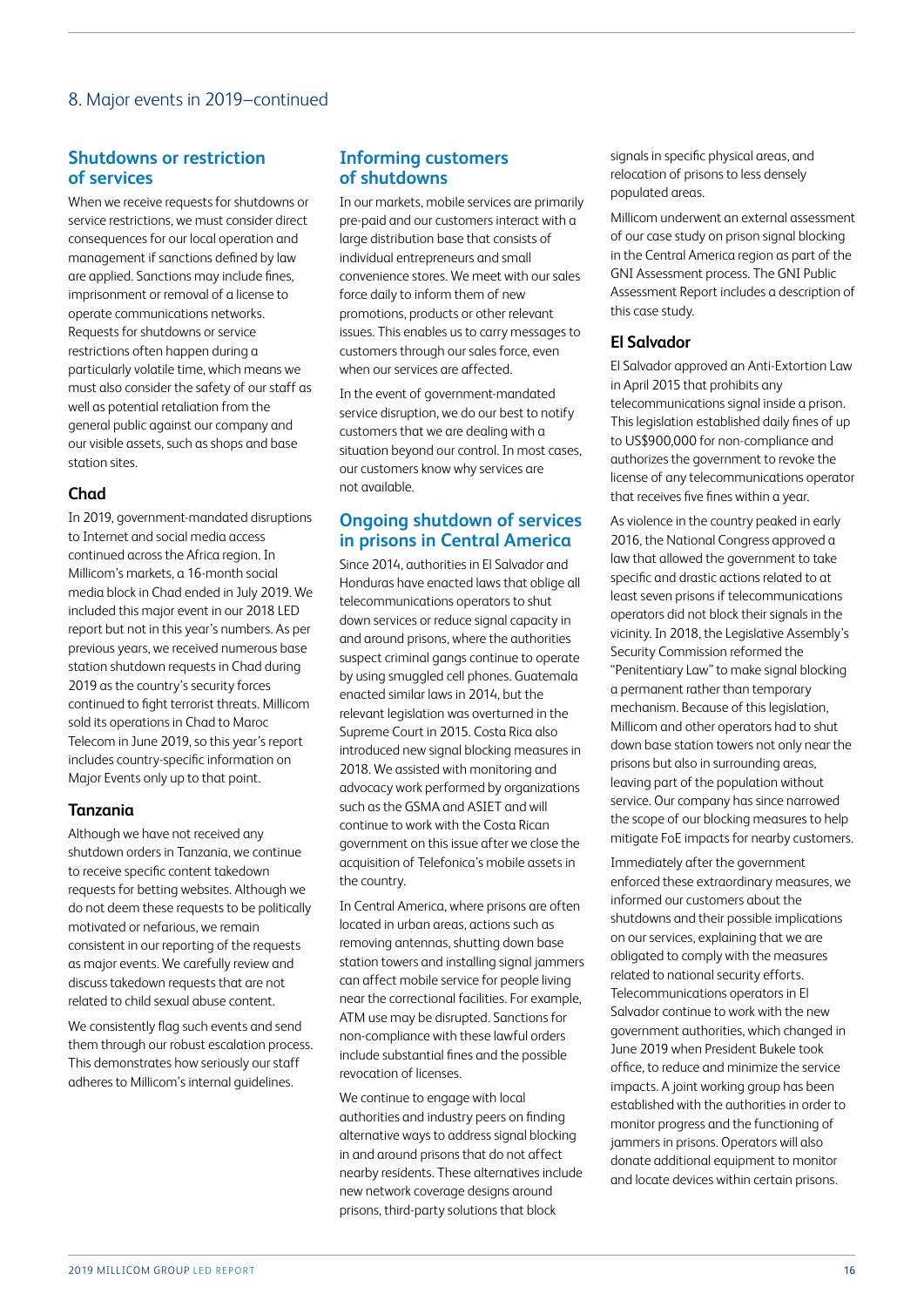# 8. Major events in 2019–continued

#### **Honduras**

On January 2014, the National Congress of Honduras passed a law requiring operators to block any telecommunications signal from reaching the country's prisons.

The sanction for non-compliance is approximately US\$420,000 for the first instance and approximately US\$840,000 for the second, while a third violation can result in license termination. In 2014, operators turned off several antennas to comply with the law, leaving some users in large cities without service. Operators have yet to find a blocking solution that limits the effects on people outside a prison but also does not allow prison guards to turn off the jammers.

In 2016, we had to extend signal blocking to three additional prisons and improve the effectiveness of previously installed jammers. CONATEL, the Honduran telecommunications regulator, sent written notification about a sanctioning process after running tests at one of the prisons where CONATEL had detected a signal that permitted outgoing calls. In January 2017, both Tigo and the country's other large operator, Claro, were served with sanctions for outgoing calls. We are still disputing this sanction in the courts. The situation remained much the same throughout 2018 and 2019.

#### **Proposals for significant changes in operational procedures or local laws**

Local laws strictly prohibit Millicom from disclosing details of proposed changes in law enforcement procedures, such as changes to operational procedures of law enforcement assistance. These procedures define how local laws regarding such assistance are implemented in practice and detail how day-to-day requests from law enforcement are made and handled.

Regulators and legislators continue to scrutinize local legal frameworks and operational procedures in many of our operating markets. Building off a similar trend in Central America, the major events that we recorded in Latin America during 2019 involved a proposed new cybercrime bill and operational changes to procedures for telephone call interventions, both in Costa Rica.

We engage with local authorities to develop laws through an open and consultative process. Our most frequent request to legislators is that they establish judicial oversight; promote proportionate and necessary measures; and be as narrow, clear and detailed as possible regarding which authorities can make requests under the law and how the law requires us to respond. We often find that legislators struggle to understand the roles and limitations of different players in the ICT ecosystem. As a result, legislators often assign requirements to telecommunications companies that can only be carried out by providers of specific services.

We also do not agree that telecommunications operators should bear the cost of implementing technical and operational measures for interception, as is frequently proposed by governments. In our view, sharing these costs will help encourage the proportionate use of such powers.

#### **Costa Rica**

Draft bill No. 21187, which seeks to combat cybercrime, includes language calling for the preservation and safeguarding of subscriber information for up to four years. Tigo is working with others in our industry to propose changes to the bill in order to clarify definitions and responsibilities, as well as emphasize the technical limitations facing operators in these circumstances. Like many other pieces of legislation in this space, the bill addresses removal of illegal content from websites. As an operator, though, Tigo is restricted to blocking the URL only; website domain owners are the sole arbiters of content on their sites.

In December 2019, we received guidance from the Costa Rican authorities about technical changes to interception techniques, namely the centralization of requests from judicial authorities for live surveillance related to criminal investigations on a new platform 'SOLITEL'. All such requests still require the relevant judicial authorizations, and there are no major privacy or FoE risks foreseen by the changes. Nevertheless, we are reporting this as a Major Event as it represents a significant operational change relating to surveillance techniques.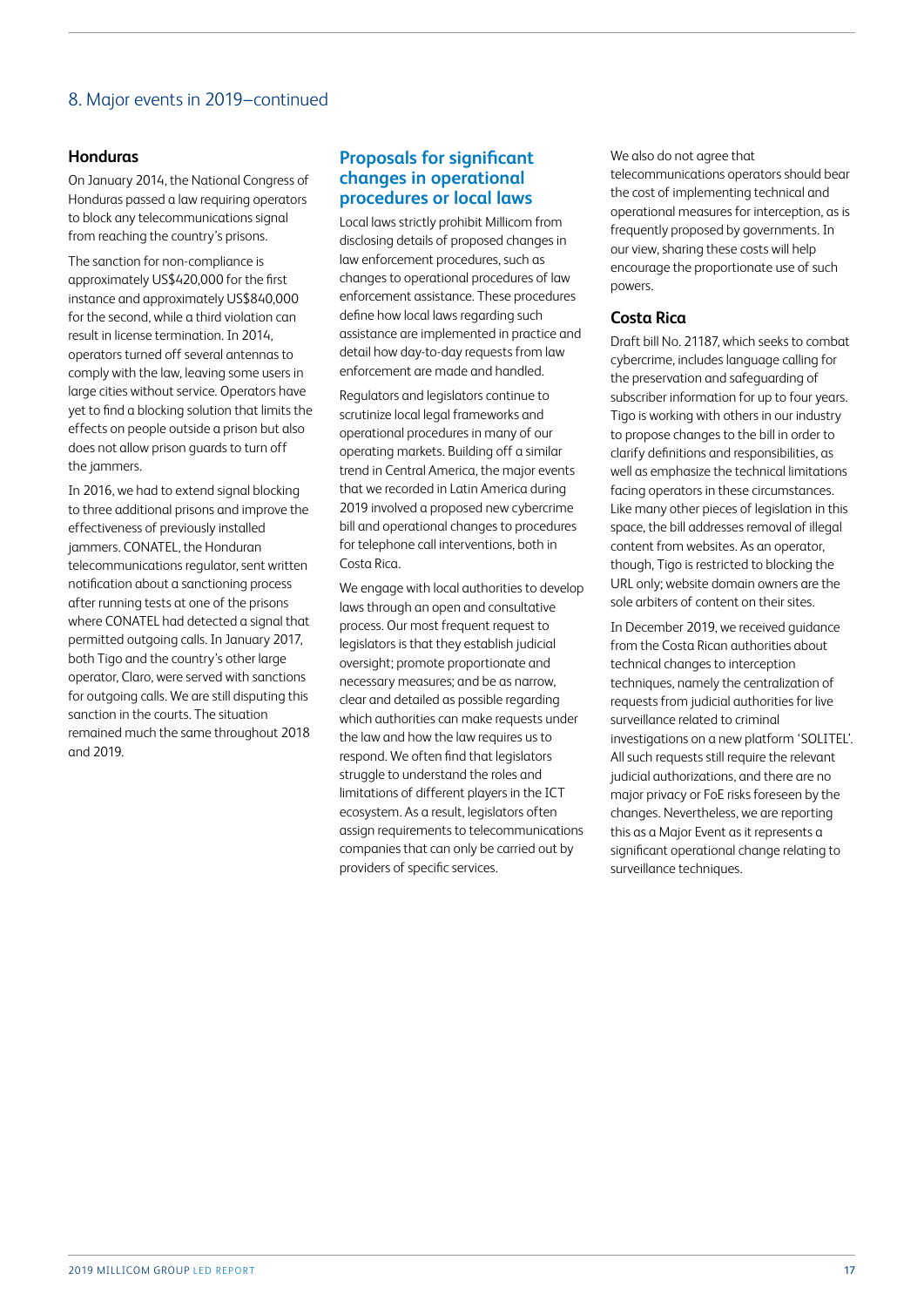# **Trends in our operating environment**

As noted previously, the number of major events in our markets decreased in 2019. Significant changes in our business over the past few years, such as exiting and consolidating various operations in Africa while expanding in Latin America, make year-to-year trend analysis difficult. We continued to receive shutdown orders in the Africa region during 2019, but our divestment from certain jurisdictions will likely contribute to a further decrease in major events during 2020. We remain alert to the numerous security issues and political challenges in countries where we operate. We will continue working with local authorities to improve transparency and accountability as well as to educate authorities about the need for proportionate action.

During a period of heightened electoral activity in Millicom's Latin American markets, we experienced only two major events in the region (see details in previous section). Given some recent election unrest across Latin America, the decrease in major events is an especially positive trend. Still, we remain alert and prepared for major events to occur in any of our markets in the future.

New proposals for laws concerning cyber security and changes related to operational procedures in surveillance—trends highlighted in our previous LED reports represented the only major events in Latin America in 2019. These types of events are likely to continue as governments seek to understand how new technologies can help them in their national security efforts. Unfortunately, we sometimes see legislative proposals copied directly from other jurisdictions without proper consultation in a multi-stakeholder forum. Through our work with the GNI, we aim to demonstrate that this type of interaction, with all actors working on joint solutions, is the most effective way to understand and satisfy the demands and wishes of the populace as well as the governments.

Prison shutdowns remain a significant challenge in the Central America region. Although we had no major events related to this issue in 2019, signal-blocking measures in Central America continue to be a focus for industry advocacy efforts with new measures under discussion in Panama now also.

We aim to redouble our efforts with other stakeholders in civil society to continue drawing international attention to signalblocking issues. We have discussed this topic and shared best practices with our industry peers on several occasions. We have also continued our work on this topic as a policy focus area for the GNI, and we remain encouraged by the potential of this group to help address the issue. Millicom supported the GNI in its work to produce a one-page guide for policymakers and government officials to ensure they fully understand the consequences of network shutdowns. The #KeepItOn campaign by Access Now also continues to play an important role in highlighting these events by aggregating information about shutdowns and building awareness.

# **Capacity of local law enforcement**

Most requests we receive outside of the established legal process tend to stem from certain law enforcement officials' incomplete understanding of the laws and / or technical operations. In our view, some local law enforcement authorities also lack the capacity, resources and knowledge to understand the ICT ecosystem. This deficit, coupled with having inadequate access to the latest cyber-investigation methods, can lead to requests of our operations that we are unable to carry out or that are disproportionate to the issue the authorities are trying to address.

A common example is when authorities issue a request related to content that we do not hold, such as content on social media services like YouTube, WhatsApp or Facebook. Such data is held outside of the requesting jurisdiction, and complex mutual legal assistance treaties make its prompt retrieval difficult for local law enforcement agencies.

We meet regularly with law enforcement agencies regarding disproportionate or overreaching requests and proposals, to help educate them about the complexities involved. We always work to provide best practices from other countries where we have successfully negotiated safeguards in interception processes. Examples include independent oversight, narrow and focused orders for legitimate purposes only, strict time limits, and the ability to verify that the correct authorized individual or team is carrying out the request.

# **Advocating for clear laws**

Clear laws and processes are crucial tools for telecommunications companies in respecting the privacy and FoE of our customers. We operate local subsidiaries that are bound by local laws—perfect or not—and we do not have the option of selecting the laws with which we will comply. Therefore, we advocate clearer laws—which respect international conventions and narrowly define who, how and under what circumstances law enforcement requests can be made—even when achieving the desired end result may require more time. We consider such clarity to be a core instrument in promoting the proportionate use of law enforcement powers. Clear laws also help us more easily assess the legality of requests, which benefits both the privacy and FoE rights of citizens. In addition, clarity helps make law enforcement processes more efficient and allows us to successfully challenge requests that do not comply with the applicable law.

We welcome additional technical assistance from the international community and other sources as we strive to include human-rights considerations in cyberinvestigations. Assistance from these stakeholders also helps in designing transparent and clear laws around surveillance that incorporate international human-rights principles.